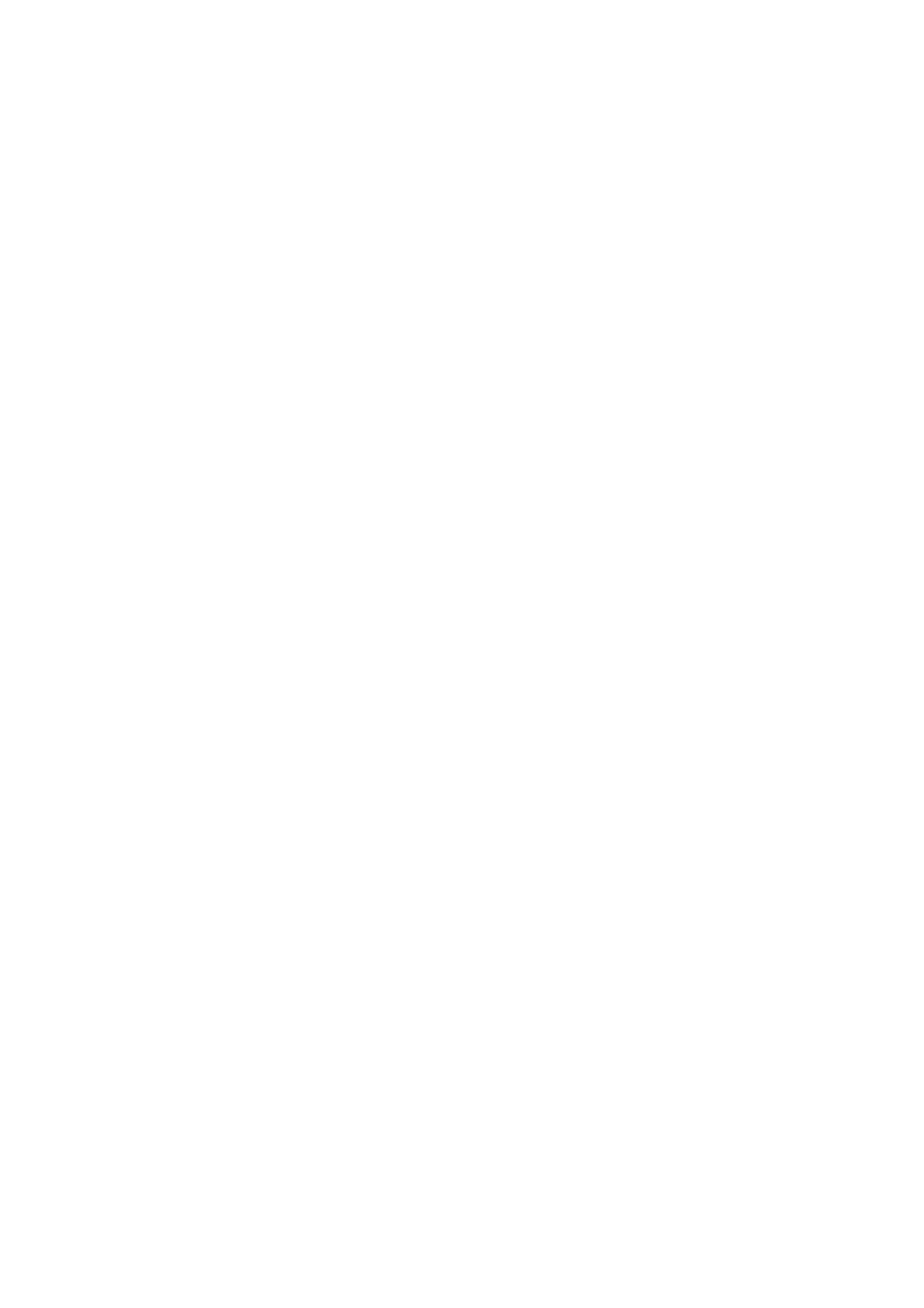#### **In the case of Jevremović v. Serbia,**

The European Court of Human Rights (Second Section), sitting as a Chamber composed of:

Mrs F. TULKENS, *President,* 

Mr A.B. BAKA,

Mr I. CABRAL BARRETO,

Mr V. ZAGREBELSKY,

Mrs A. MULARONI,

Mrs D. JOČIENĖ,

Mr D. POPOVIĆ, *judges,*

and Mrs S. DOLLÉ, *Section Registrar*,

Having deliberated in private on 26 June 2007,

Delivers the following judgment, which was adopted on that date:

# PROCEDURE

1. The case originated in an application (no. 3150/05) against the State Union of Serbia and Montenegro, succeeded by Serbia on 3 June 2006 (see paragraph 63 below), lodged with the Court under Article 34 of the Convention for the Protection of Human Rights and Fundamental Freedoms ("the Convention") by, at that time, two citizens of the State Union of Serbia and Montenegro, Ms Ina Jevremović ("the first applicant") and Ms Ljiljana Jevremović ("the second applicant"), on 4 December 2004.

2. The Government of the State Union of Serbia and Montenegro, initially, and the Government of Serbia, subsequently, ("the Government") were represented by their Agent, Mr S. Carić.

3. The President of the Chamber gave priority to the application in accordance with Rule 41 of the Rules of Court.

4. On 27 February 2006 the Court decided to communicate the application to the Government. Under Article 29 § 3 of the Convention, it was also decided that the merits of the application would be examined together with its admissibility.

# THE FACTS

#### I. THE CIRCUMSTANCES OF THE CASE

5. The facts of the case, as submitted by the applicants, may be summarised as follows.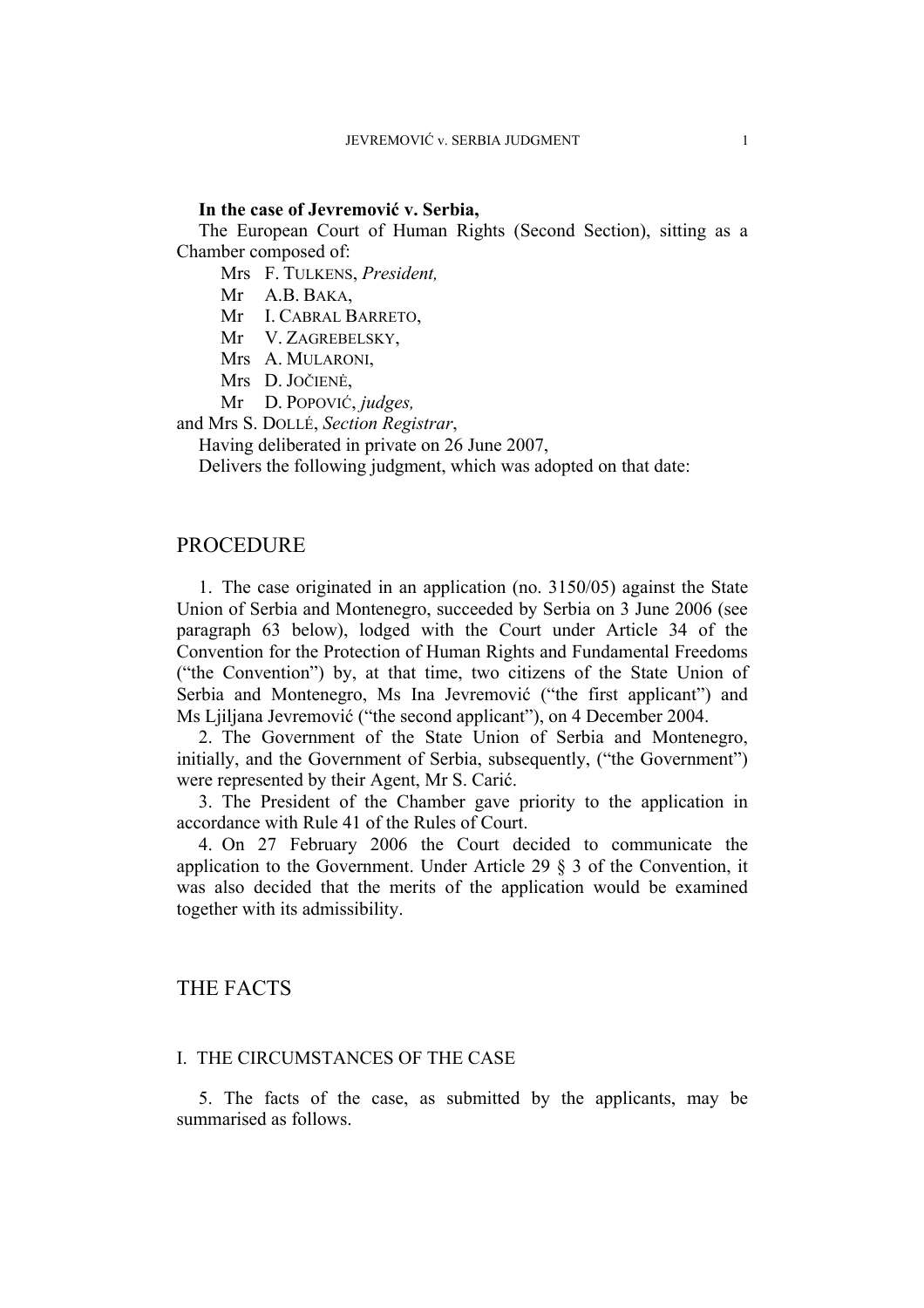#### **A. The paternity/child maintenance proceedings**

6. The first applicant is a child born out of wedlock in 1999.

7. On 9 June 1999 the first applicant and her mother ("the second applicant") filed a civil suit against D.K. ("the respondent"), a very popular local singer, before the Fourth Municipal Court in Belgrade ("the Municipal Court") in order to establish paternity and obtain child maintenance.

8. Between 20 September 1999 and 22 January 2002, nine hearings were scheduled, five of which were held and another four adjourned. During that time, though duly summoned, the respondent failed to appear in court on at least two occasions.

9. On 5 November 1999 and in compliance with an order issued by the Municipal Court, the Blood Transfusion Institute conducted blood tests, having taken samples provided by the three parties, and found that the probability that the respondent was the father of the first applicant was 97.14% and, as such, "highly likely".

10. From 10 January 2001 to 12 February 2002, on six separate occasions, DNA testing was attempted but each time, unlike the applicants, the respondent, though duly summoned, failed to appear at the clinic where the appointment was scheduled.

11. On 26 February 2002 the Municipal Court ruled in favour of the applicants. In so doing, it established the respondent's paternity, partly granted the child maintenance requested and issued an interim maintenance order. In its reasoning, *inter alia*, the court relied on the findings of the Blood Transfusion Institute, as well as the respondent's failure to appear at the clinic in order to undergo a DNA test. Finally, it noted that the relevant legislation did not provide for a possibility to subject the respondent to a DNA test against his will and held that there was no evidence that would have justified the rejection of the applicants' claims.

12. On 22 October 2002 the Municipal Court adopted a supplementary judgment, granting the applicants' request for statutory interest.

13. On 12 August 2002 the respondent filed an appeal with the District Court in Belgrade ("the District Court").

14. On 19 November 2002 the District Court quashed the judgments of the Municipal Court and remitted the case for a retrial. In its reasons, *inter alia*, it stated that the respondent had apparently been unable to attend the scheduled DNA tests but that he would now be willing to do so. The court added that the facts of the case concerning child maintenance also required further clarification.

15. From 12 February 2003 to 26 November 2003, another six hearings were scheduled before the Municipal Court, five of which were adjourned and only one held. During that time, though duly summoned, the respondent failed to appear in court on at least three occasions.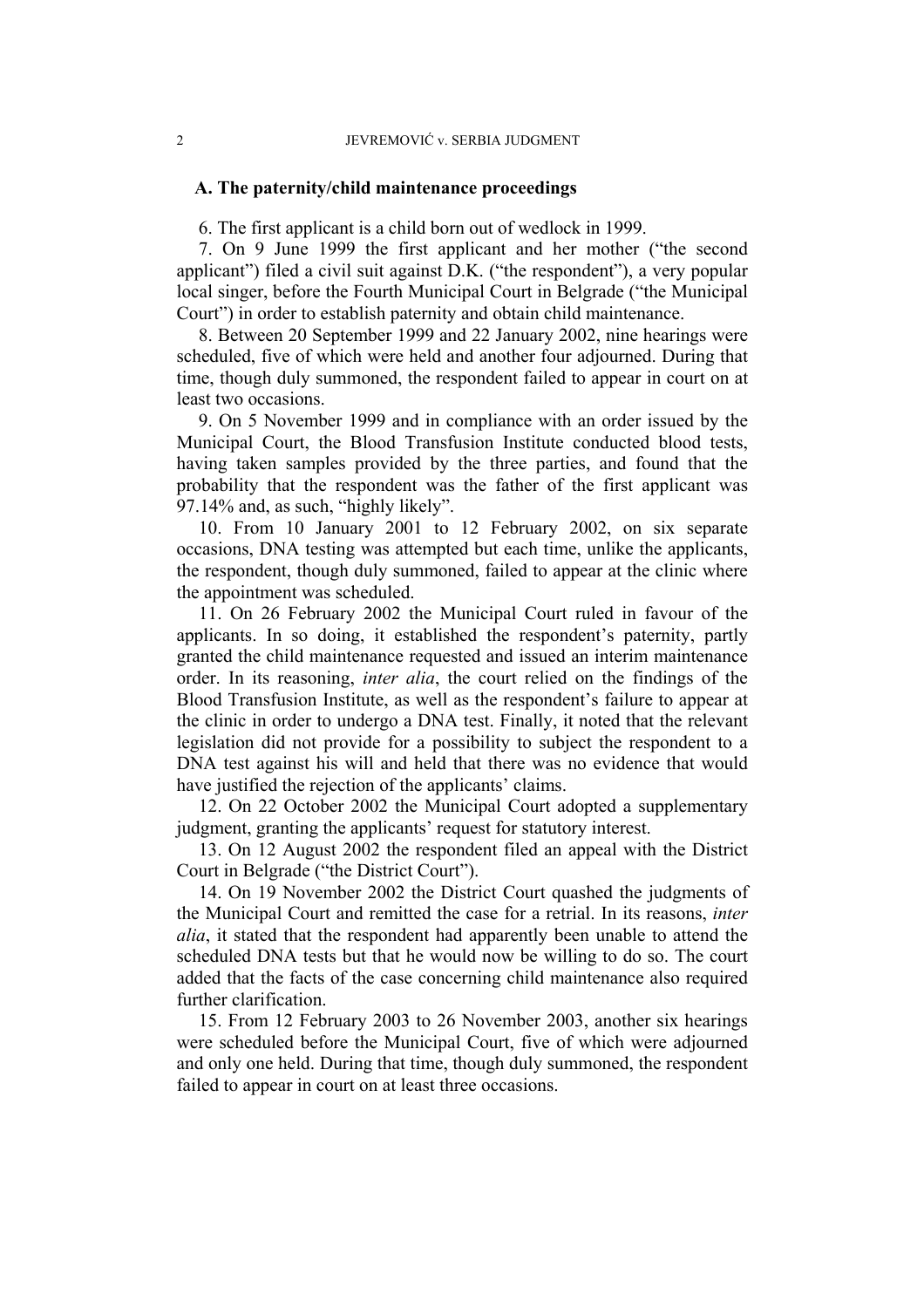16. From 8 May 2003 to 22 July 2003, on three separate days, DNA testing was attempted but each time, unlike the applicants, the respondent, though twice duly summoned, failed to appear at the clinic where the appointment was scheduled.

17. On 26 September 2003 the applicants complained about the delay to the Ministry of Justice.

18. On 27 October 2003 the President of the Municipal Court informed the applicants that he had instructed the presiding judge in their case to proceed expeditiously.

19. On 26 November 2003 the Municipal Court again ruled in favour of the applicants. In so doing, it established the respondent's paternity, partly granted the child maintenance requested and issued an interim maintenance order. The reasons offered, for the most part, were identical to those contained in its prior ruling.

20. On 11 March 2004 the Municipal Court issued a decision correcting an obvious error contained in its judgment.

21. On 19 April 2004 the respondent filed an appeal with the District Court.

22. On 26 May 2004 the District Court again quashed the decisions of the Municipal Court and remitted the case for a retrial. In its reasoning it held that the civil parties needed to be heard again, that the actual moment of conception of the first applicant needed to be determined precisely in order to find out whether the second applicant had sexual relations with the respondent at that particular time, and that the DNA test needed to be attempted yet again. The court further explained that, should the respondent again fail to be tested, the Municipal Court would need to address the Blood Transfusion Institute in order to find out whether the fact that the first applicant was less than one year old when she was last tested (in 1999) meant that a new blood test might now be warranted. If so, following a new blood test and even in the absence of a DNA test, a new judgment should be rendered, due consideration being given to the respondent's refusal to submit to a DNA test. The court concluded by stating that the facts of the case concerning child maintenance also required additional clarification.

23. The actual case file was not physically returned to the Municipal Court until 15 October 2004.

24. The first hearing thereafter was initially scheduled for 24 February 2005. In January 2005, however, this hearing was cancelled by the Municipal Court itself, apparently without any reasons being specified.

25. On 12 April 2005 the Municipal Court decided to request an expert medical opinion in line with the directions given by the District Court.

26. On 28 April 2005 the same court heard the second applicant as well as the respondent. In his statement, *inter alia*, the respondent denied being the biological father of the first applicant and expressly said that he would not accept being subjected to a DNA test.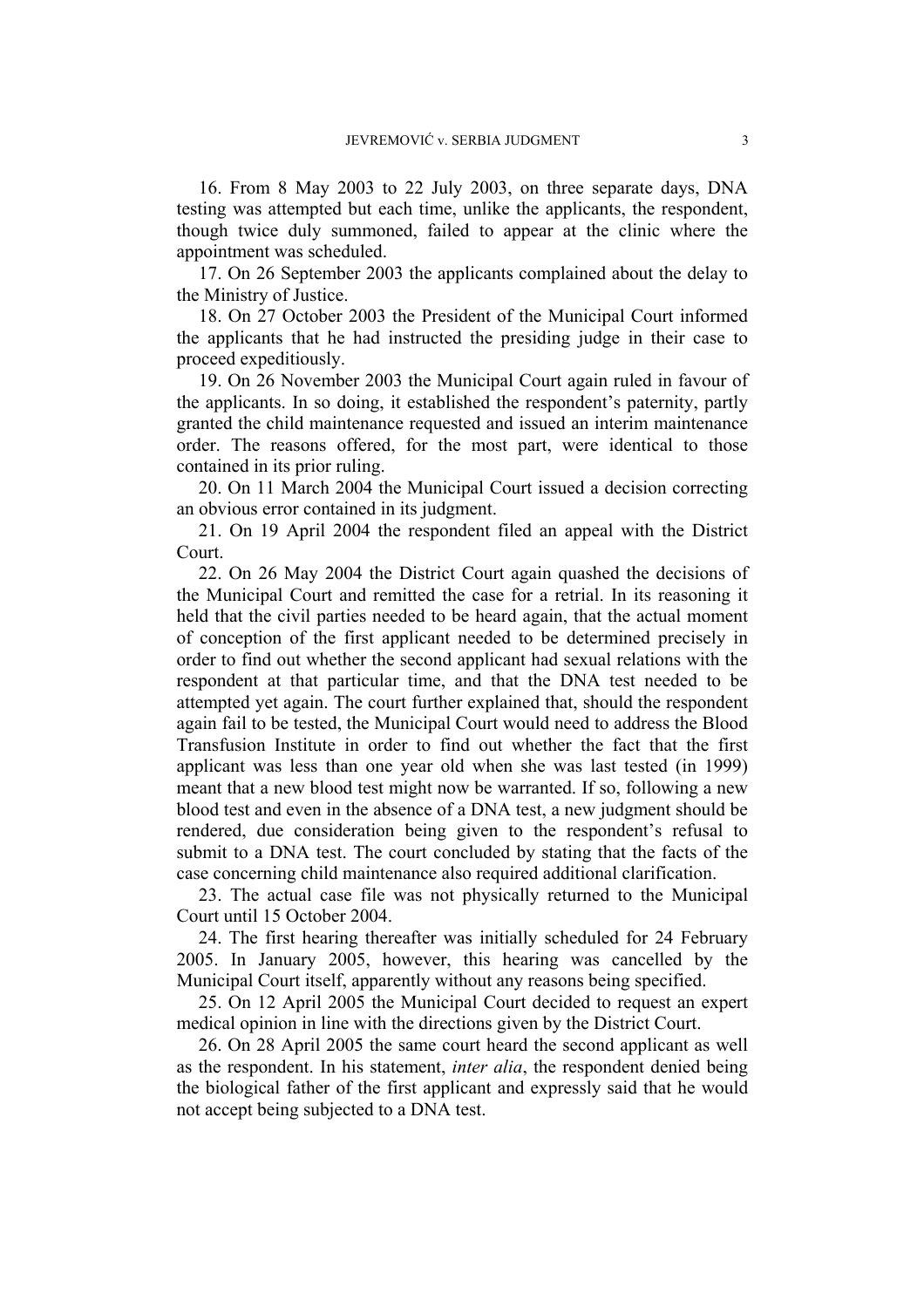27. On 5 July 2005 the Municipal Court appointed a medical expert and requested an opinion in line with its decision of 12 April 2005.

28. On 2 October 2005 the medical expert invited the parties in the case to attend a meeting scheduled for 7 October 2005. On the said date, the applicants appeared but not the respondent.

29. On 23 November 2005 the medical expert provided his opinion.

30. On 10 March 2006, following the appointment of a new presiding judge in the case, the Municipal Court relieved the second applicant of her obligation to pay for the costs of the proceedings at issue. It stated, *inter alia*, that she was unemployed and unable to cover these costs without endangering the most basic needs of the first applicant.

31. On 28 March 2006 the Municipal Court, *inter alia*, heard the parties to the proceedings, ordered them to provide the court with the relevant information concerning the maintenance sought and informed them that the DNA test was to be carried out on 3 April 2006 and 18 April 2006, respectively.

32. Both applicants duly appeared on those dates but the respondent did not.

33. On 11 May 2006 the applicants submitted the maintenance-related information requested. The respondent apparently failed to do so.

34. On 12 May 2006 the Municipal Court adjourned the hearing which had been scheduled because it did not have all of the maintenance-related information at its disposal and a forensic expert, who had not been duly summoned, had failed to appear.

35. On 24 May 2006, the Municipal Court accepted the applicants' motion to obtain additional maintenance-related information.

36. On 16 June 2006 the Municipal Court adjourned the hearing scheduled for that day because the forensic expert in question had been "unavailable".

37. At the hearing held on 20 July 2006 the Municipal Court finally heard this expert.

38. On 28 July 2006 the Municipal Court issued a judgement finding that the respondent was indeed the first applicant's natural father and, as such, obliged to pay 32,000 Serbian dinars ("RSD"), approximately 400 euros ("EUR"), monthly for her maintenance, as of 1 July 1999, together with the legal costs and the applicable statutory interest. In its reasoning, based on the relevant provisions of the Family Act 2005, as well as bearing in mind the views expressed by the District Court in its decision of 26 May 2004, the Municipal Court, *inter alia*, attached particular weight to the fact that the respondent had refused to be subjected to a DNA test, as the single most reliable way of confirming or refuting his paternity. Finally, the court noted that the second applicant was unemployed and indigent, which is why the respondent was ordered to pay the said child maintenance. The applicants were served with this judgment on 24 August 2006.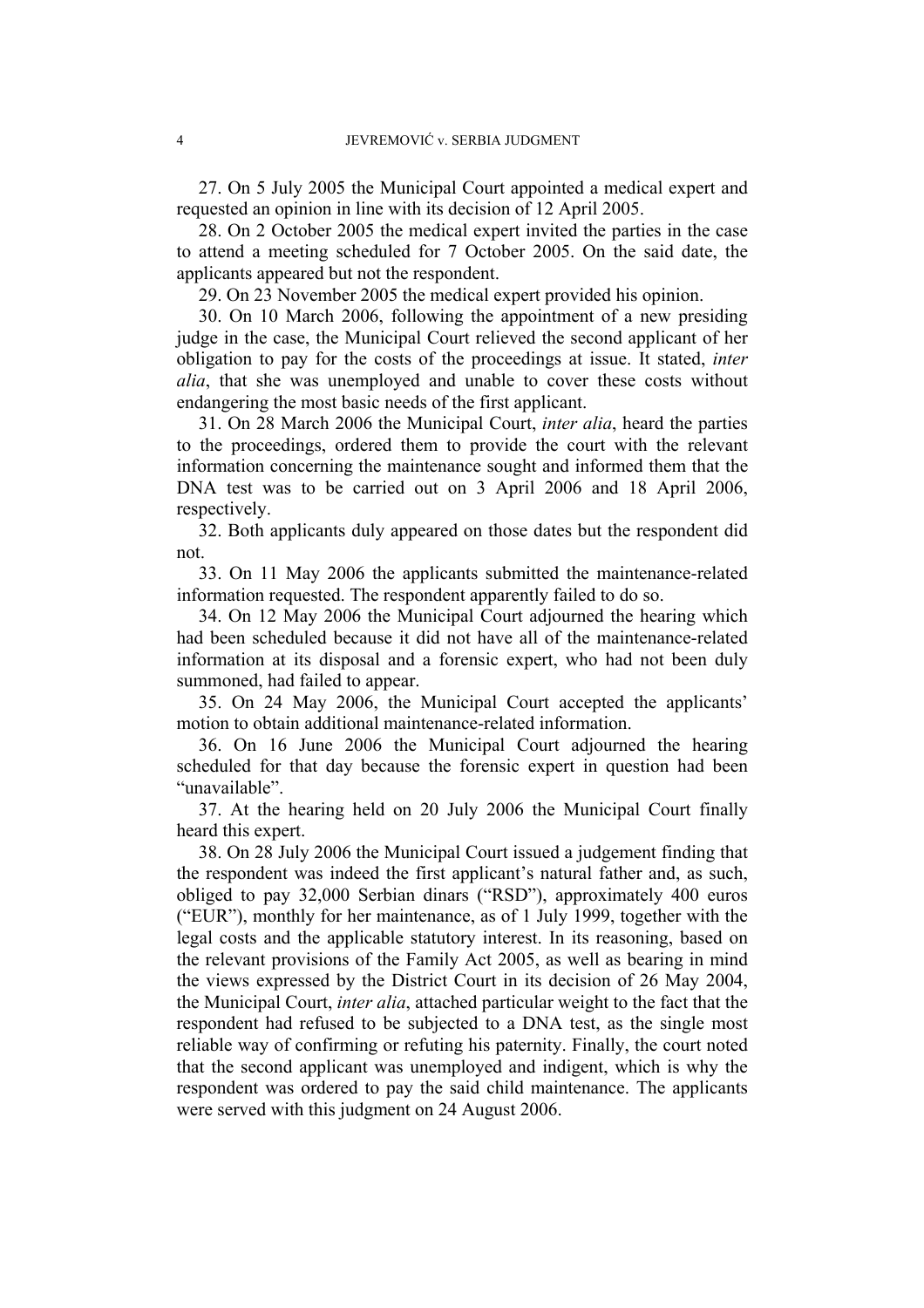39. In September 2006 the respondent filed an appeal with the District Court in Belgrade.

40. On 25 December 2006 the District Court, relying on the Family Act 2005, upheld the impugned judgment but reduced the costs awarded to the applicants.

41. On 14 March 2007 the respondent filed an appeal on points of law (*revizija*). On 9 May 2007 the Supreme Court confirmed the lower courts' judgments as regards the respondent's paternity and upheld the maintenance ordered in the amount of RSD 15,000 monthly (approximately EUR 190). At the same time, however, it quashed the said judgments in respect of the remainder of the maintenance awarded, as well as the costs, and ordered that these two issues be re-examined by the Municipal Court.

# **B. Other relevant facts**

42. In 2000 the first applicant was diagnosed with asthma.

43. On 21 October 2005 the National Employment Agency confirmed that the second applicant was unemployed and secured her an internship at the Agricultural Faculty in Belgrade. The Agency also accepted to pay the second applicant a total of RSD 6,100 per month (approximately EUR 76) for the next six months.

44. The applicants further referred to numerous reports in the Serbian media concerning the above proceedings, as well as their own and the respondent's personal circumstances. Finally, the second applicant stated that the respondent, through his connections, made sure that she could not find work as a songwriter even though she had been successful in this field previously.

## II. RELEVANT DOMESTIC LAW

#### **A. Paternity and maintenance disputes**

*1. Marriage and Family Relations Act 1980 (Zakon o braku i porodičnim odnosima; published in the Official Gazette of the Socialist Republic of Serbia - OG SRS - nos. 22/80, 11/88 and Official Gazette of the Republic of Serbia - OG RS - nos. 22/93, 25/93, 35/94, 46/95 and 29/01)* 

45. Article 310b provided that all maintenance-related suits were to be dealt with by the courts urgently.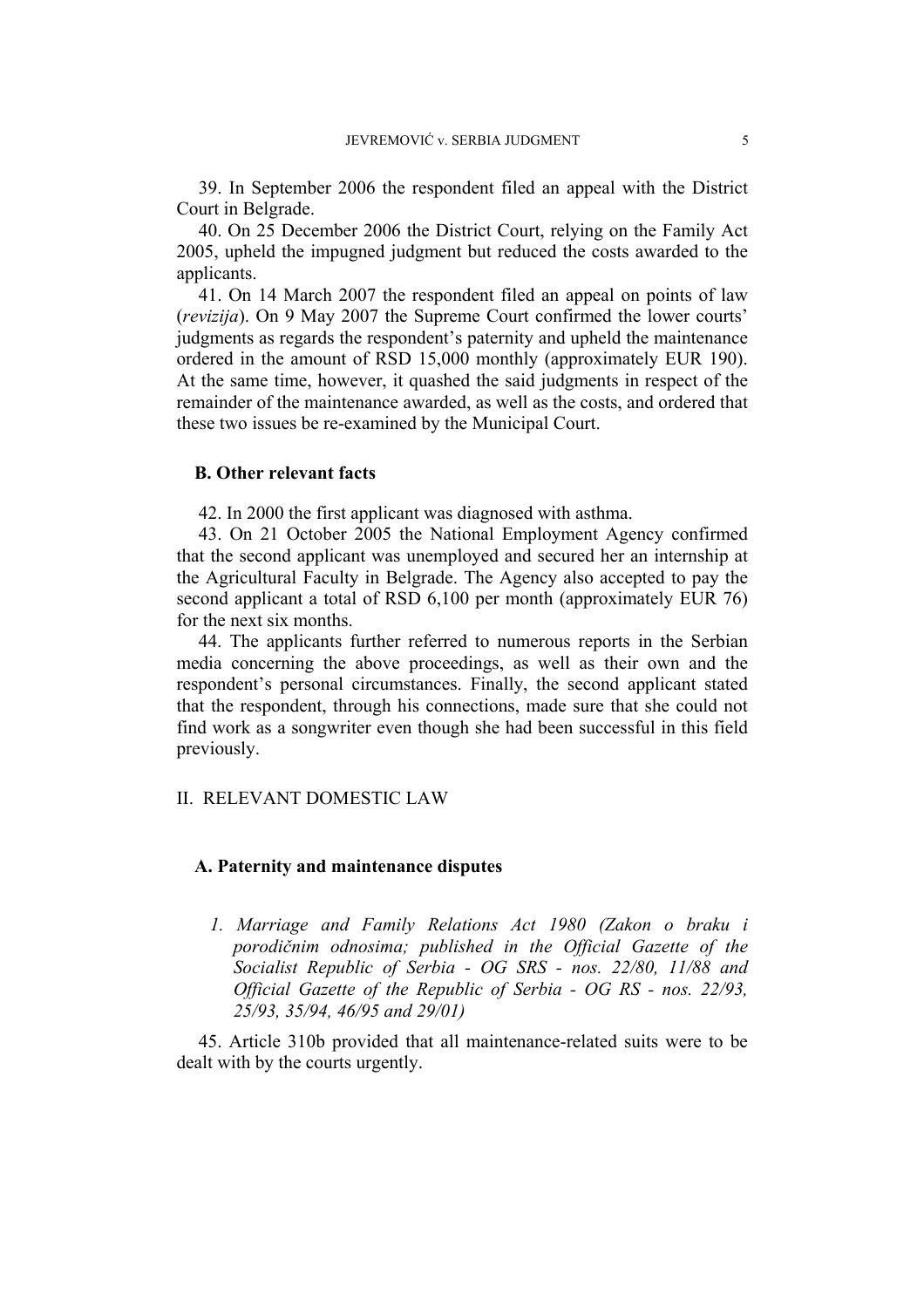## *2. Family Act 2005 (Porodični zakon; published in OG RS no. 18/05)*

46. Under Article 204 all family-related disputes involving children must be resolved urgently. The first hearing must be held within 15 days of the date when the claim was filed. First instance courts should conclude the proceedings following no more than two hearings, and second instance courts must decide on appeals within a period of 30 days.

47. Similarly, Article 280 defines all maintenance suits as "particularly urgent". The first hearing must be held within 8 days of the date when the claim was filed and the second instance courts must decide on appeals within 15 days.

48. Article 208 provides that an appeal on points of law (*revizija*) shall always be allowed in family disputes, unless this Act states otherwise.

49. The Family Act 2005 entered into force on 1 July 2005, thereby repealing the Marriage and Family Relations Act 1980. Further, Article 357 of the Family Act 2005 provides that it shall be applied to all ongoing judicial proceedings instituted prior to 1 July 2005, unless the competent court, in the specific proceedings at issue, had already adopted a first instance decision before that date.

# **B. Civil procedure acts**

*1. Civil Procedure Act 1977 (Zakon o parničnom postupku; published in the Official Gazette of the Socialist Federal Republic of Yugoslavia - OG SFRY - nos. 4/77, 36/77, 6/80, 36/80, 43/82, 72/82, 69/82, 58/84, 74/87, 57/89, 20/90, 27/90, 35/91, and the Official Gazette of the Federal Republic of Yugoslavia - OG FRY - nos. 27/92, 31/93, 24/94, 12/98, 15/98 and 3/02)* 

50. Article 8 provided that the courts were to determine civil matters according to their own discretion after carefully assessing all the evidence presented individually and as a whole, and taking into account the results of the overall proceedings.

51. Under Article 221a, the courts could also draw conclusions as to the facts of the case based on the application of the "rules on the burden of proof".

52. In accordance with Article 269, neither the plaintiff nor the respondent could be "forced" to appear in court or, indeed, give a statement. The court itself, however, could take into account the parties' failure/refusal to do so and draw its own conclusions therefrom.

53. Finally, pursuant to Articles 382-400, parties could file an appeal on points of law (*revizija*) with the Supreme Court. They could do so under certain very specific conditions only and against a judgment rendered at second instance. This remedy, however, could not provide the parties with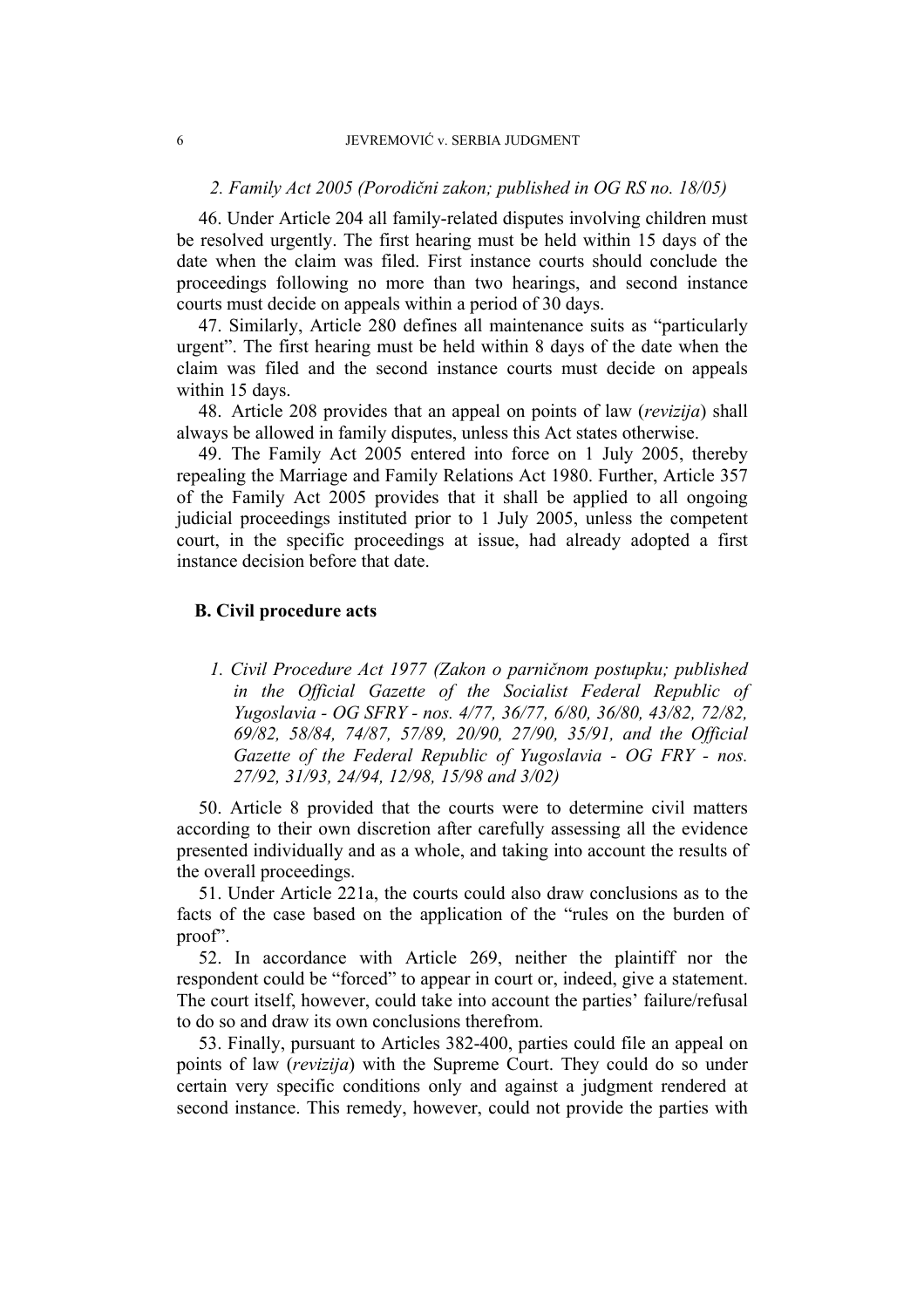compensation for any procedural delay that may have occurred, nor could it have expedited the proceeding which had already been concluded before the lower courts.

# *2. Civil Procedure Act 2004 (Zakon o parničnom postupku; published in OG RS no. 125/04)*

54. The language of Articles 8, 223 § 1 and 267 contained in this Act corresponds to Articles 8, 221a and 269 of the Civil Procedure Act 1977 referred to above.

55. Articles 220 and 223 §§ 2 and 3, however, provide that every civil party shall state the facts in its favour and propose the supporting evidence, as well as actively attempt to challenge the other party's factual and/or legal claims.

56. This Act entered into force on 23 February 2005, thereby repealing the Civil Procedure Act 1977. Article 491 § 4 of the Civil Procedure Act 2004, however, states that an appeal on points of law shall be filed in accordance with the relevant provisions of the Civil Procedure Act 1977 whenever the proceedings at issue were instituted prior to 23 February 2005.

# **C. Court Organisation Act (Zakon o uređenju sudova; published in OG RS nos. 63/01, 42/02, 27/03, 29/04, 101/05 and 46/06)**

57. The relevant provisions of this Act read as follows:

#### **Article 7**

"A party or another participant in the court proceedings shall have the right to complain about the work of a court when they consider the proceedings delayed, improper, or that there has been an [untoward] influence on their course and outcome."

#### **Article 51**

"The President of a higher instance court shall have the right to monitor the court administration of a lower instance court, and the President of a directly higher court shall have the authority to adopt an act from within the competence of the President of a lower instance court, if the latter omits to perform his [or her] duty.

The President of a higher instance court may request from the lower instance court information regarding the implementation of existing legislation, information concerning any problems about trials and all information regarding the work of the court.

The President of a higher instance court may order a direct inspection of the work of a lower instance court."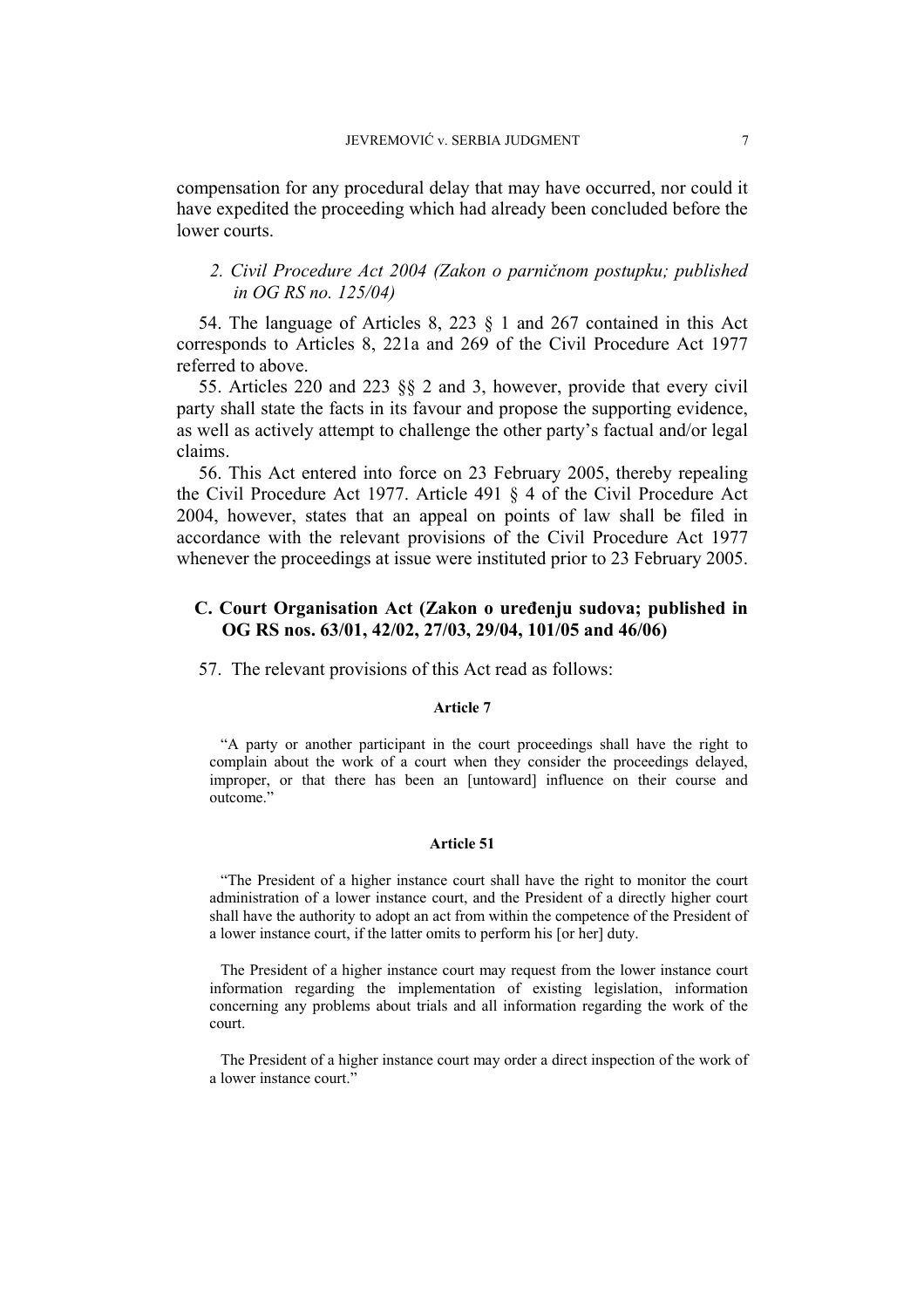#### **Article 52**

"When a party to a case or another person taking part in the proceedings files a complaint, the President of the court must, having considered it, inform the complainant about his [or her] views concerning its merits as well as any measures taken in this respect, within 15 days of receipt of the complaint.

If a complaint was filed through the Ministry of Justice or through a higher instance court, the Minister and the President of a higher court shall be informed of the merits of the complaint and of any measures taken in this respect."

# **D. Rules of Court (Sudski poslovnik; published in OG RS nos. 65/03, 115/05 and 4/06)**

58. Under Article 8, *inter alia*, the President of a court must ensure that the court's work is carried out in a timely manner. He or she shall also look into every complaint filed by a party to the proceedings in respect of delay and respond within 15 days, giving a decision and, if necessary, ordering that steps be taken to remedy the situation.

59. Article 4, *inter alia*, provides that the Ministry of Justice shall supervise the work of the courts in terms of their timeliness. Should certain problems be identified, the Ministry shall "propose" specific measures to be undertaken within a period of 15 days.

# **E. Judges Act (Zakon o sudijama; published in OG RS nos. 63/01, 42/02, 60/02, 17/03, 25/03, 27/03, 29/04, 61/05 and 101/05)**

60. The relevant provisions of this Act read as follows:

#### **Article 40a §§ 1 and 2**

"The Supreme Court of Serbia shall set up a Supervisory Board ["*Nadzorni odbor*"] ("the Board").

This Board shall be composed of five Supreme Court judges elected for a period of four years by the plenary session of the Supreme Court of Serbia."

#### **Article 40b**

"In response to a complaint or *ex officio*, the Board is authorised to oversee judicial proceedings and look into the conduct of individual cases.

Following the conclusion of this process, the Board may initiate, before the High Personnel Council, proceedings for the removal of a judge based on his [or her] unconscientious or unprofessional conduct, or propose the imposition of other disciplinary measures."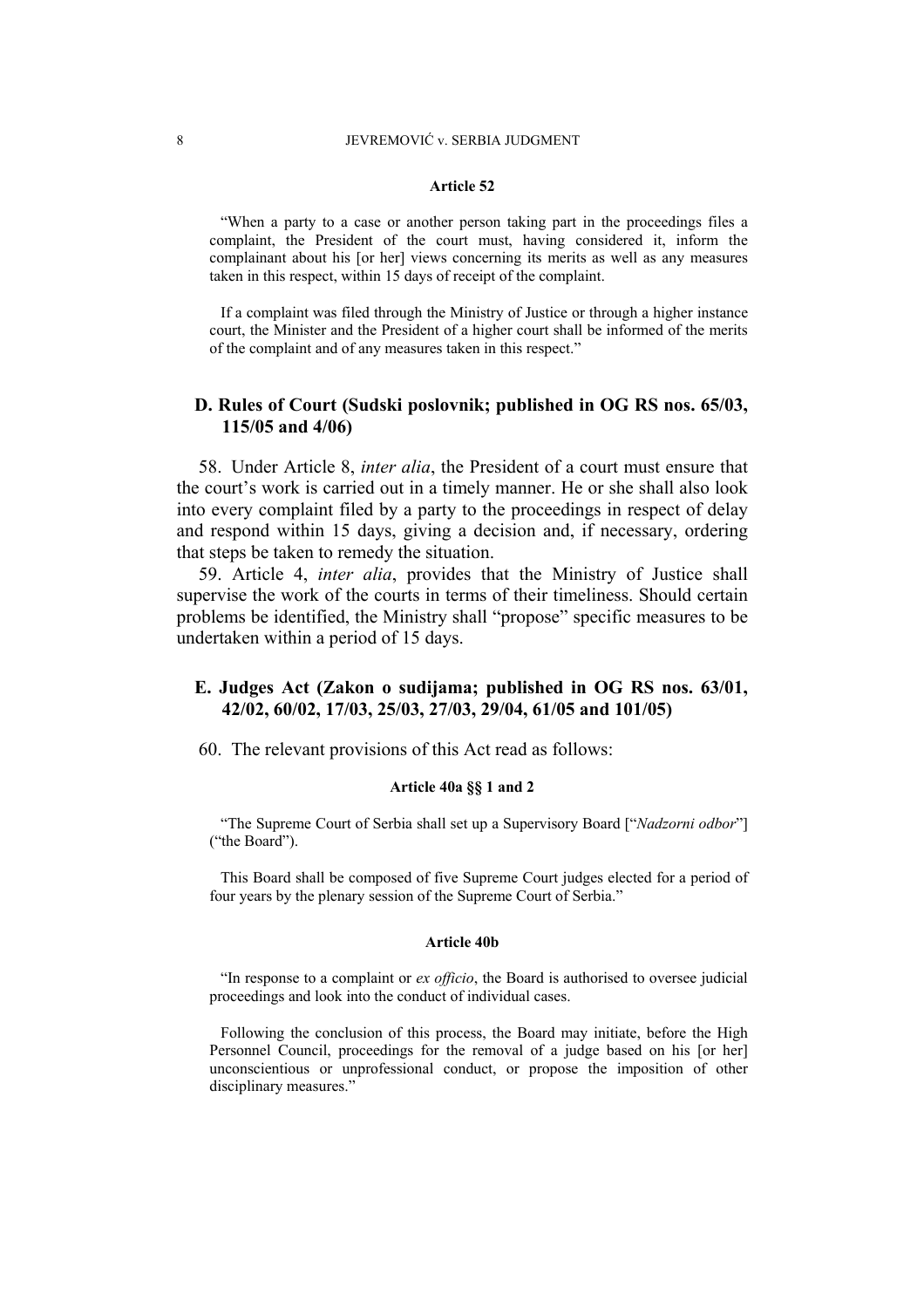# **F. Obligations Act (Zakon o obligacionim odnosima; published in OG SFRY nos. 29/78, 39/85, 45/89, 57/89 and OG FRY no. 31/93)**

61. Article 172 § 1 provides that a legal entity ("*pravno lice*"), which includes the State, is liable for any damage caused by one of "its bodies" ("*njegov organ*") to a "third person".

62. Under Articles 199 and 200 of the Obligations Act, *inter alia*, anyone who has suffered fear, physical pain or mental anguish as a consequence of a breach of "personal rights" ("*prava ličnosti*") may, depending on their duration and intensity, sue for financial compensation before the civil courts and, in addition, request other forms of redress "which may be capable" of affording adequate non-pecuniary satisfaction.

# **G. Relevant provisions concerning the Court of Serbia and Montenegro and the succession of the State Union of Serbia and Montenegro**

63. The relevant provisions concerning the Court of Serbia and Montenegro and the succession of the State Union of Serbia and Montenegro are set out in the *Matijašević v. Serbia* judgment (no. 23037/04, §§ 12, 13 and 16-25, 19 September 2006).

#### III. RESERVATION UNDER ARTICLE 13 OF THE CONVENTION

64. In a reservation contained in its instrument of ratification of the Convention and its Protocols, deposited with the Council of Europe on 3 March 2004, the Government stated that "the provisions of Article 13 shall not apply in relation to the legal remedies within the jurisdiction of the Court of Serbia and Montenegro, until the said Court becomes operational in accordance with Articles 46 to 50 of the Constitutional Charter of the State Union of Serbia and Montenegro (*Službeni list Srbije i Crne Gore*, no.  $1/03$ ".

65. This reservation was withdrawn by a letter dated 11 July 2005 from the Permanent Representation of the State Union of Serbia and Montenegro, registered at the Secretariat General on 15 July 2005.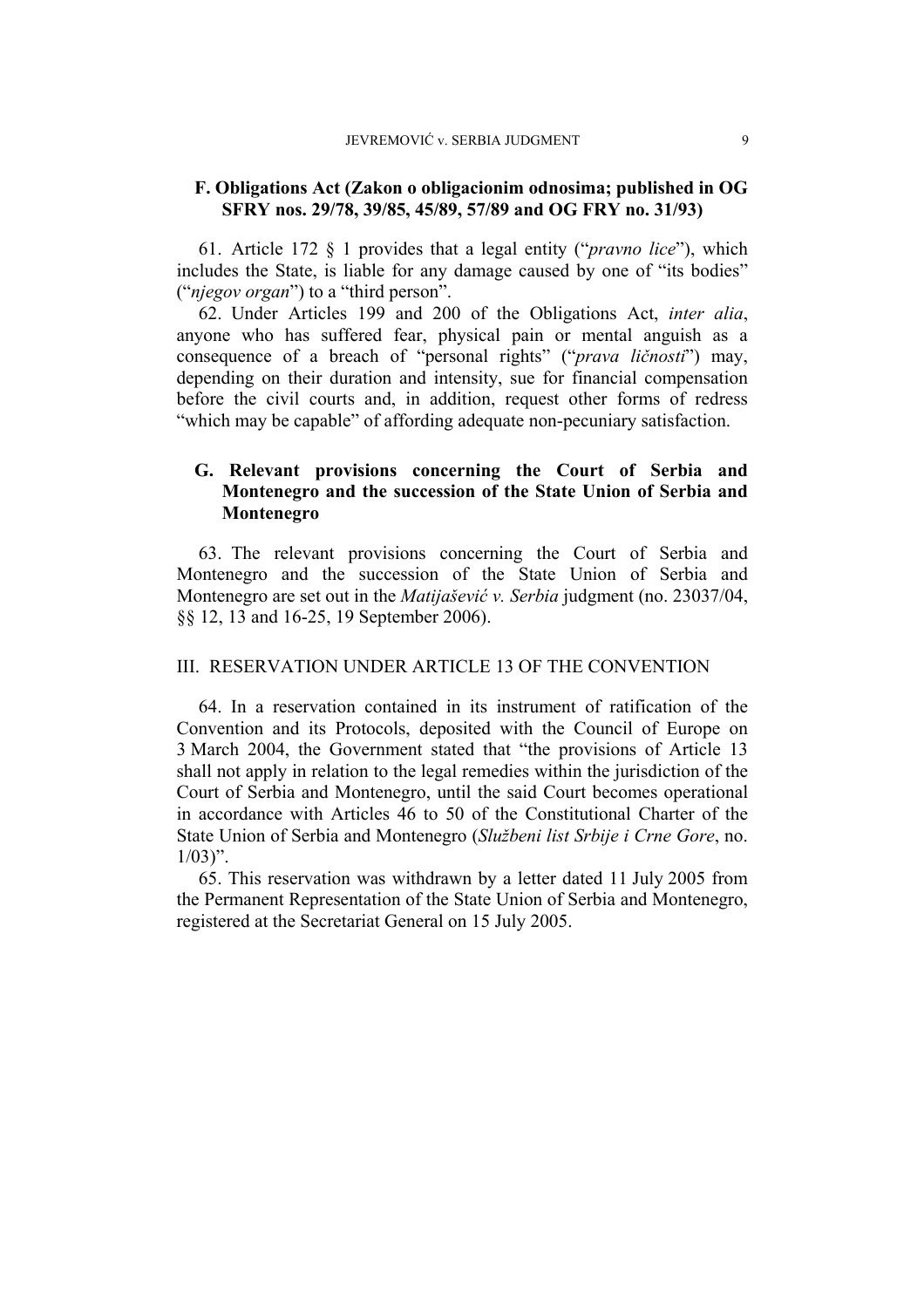# THE LAW

# I. ALLEGED VIOLATION OF ARTICLE 6 OF THE CONVENTION

66. Both applicants complained that the proceedings at issue had not been concluded within a reasonable time, as required by Article 6 § 1 of the Convention, the relevant part of which reads:

"In the determination of his [or her] civil rights and obligations .., everyone is entitled to a ... hearing within a reasonable time by [a] ... tribunal ..."

## **A. Admissibility**

## *1. Arguments of the parties*

67. The Government submitted that the applicants had not exhausted all available, effective domestic remedies. In particular, they had failed to complain about the delay in question to the President of the Municipal Court, the President of the District Court, the Minister of Justice and the Supreme Court's Supervisory Board, respectively (see paragraphs 57-60 above). Further, they had not made use of the complaint procedure before the Court of Serbia and Montenegro, pursuant to the Constitutional Charter and the Charter on Human and Minority Rights and Civic Freedoms (see paragraph 63 above and the *Matijašević* cross-reference). Finally, the Government maintained that the Convention was directly applicable in the respondent State's legal system, that the applicants had failed to bring a separate civil lawsuit under Articles 199 and 200 of the Obligations Act (see paragraphs 61 and 62 above) and that any incompetence on the part of the applicants' domestic counsel could not excuse their failure to comply with the exhaustion requirement as enshrined in Article 35 § 1.

68. The applicant stated that the above remedies, some of which she had used, could not be considered effective in terms of Article 35 § 1 of the **Convention** 

#### *2. Relevant principles*

69. The Court recalls that, according to its established case-law, the purpose of the domestic remedies rule contained in Article 35 § 1 of the Convention is to afford the Contracting States the opportunity of preventing or putting right the violations alleged before they are submitted to the Court. However, the only remedies to be exhausted are those which are effective. It is incumbent on the Government claiming non-exhaustion to satisfy the Court that the remedy was an effective one, available in theory and in practice at the relevant time (see, *inter alia*, *Vernillo v. France*, judgment of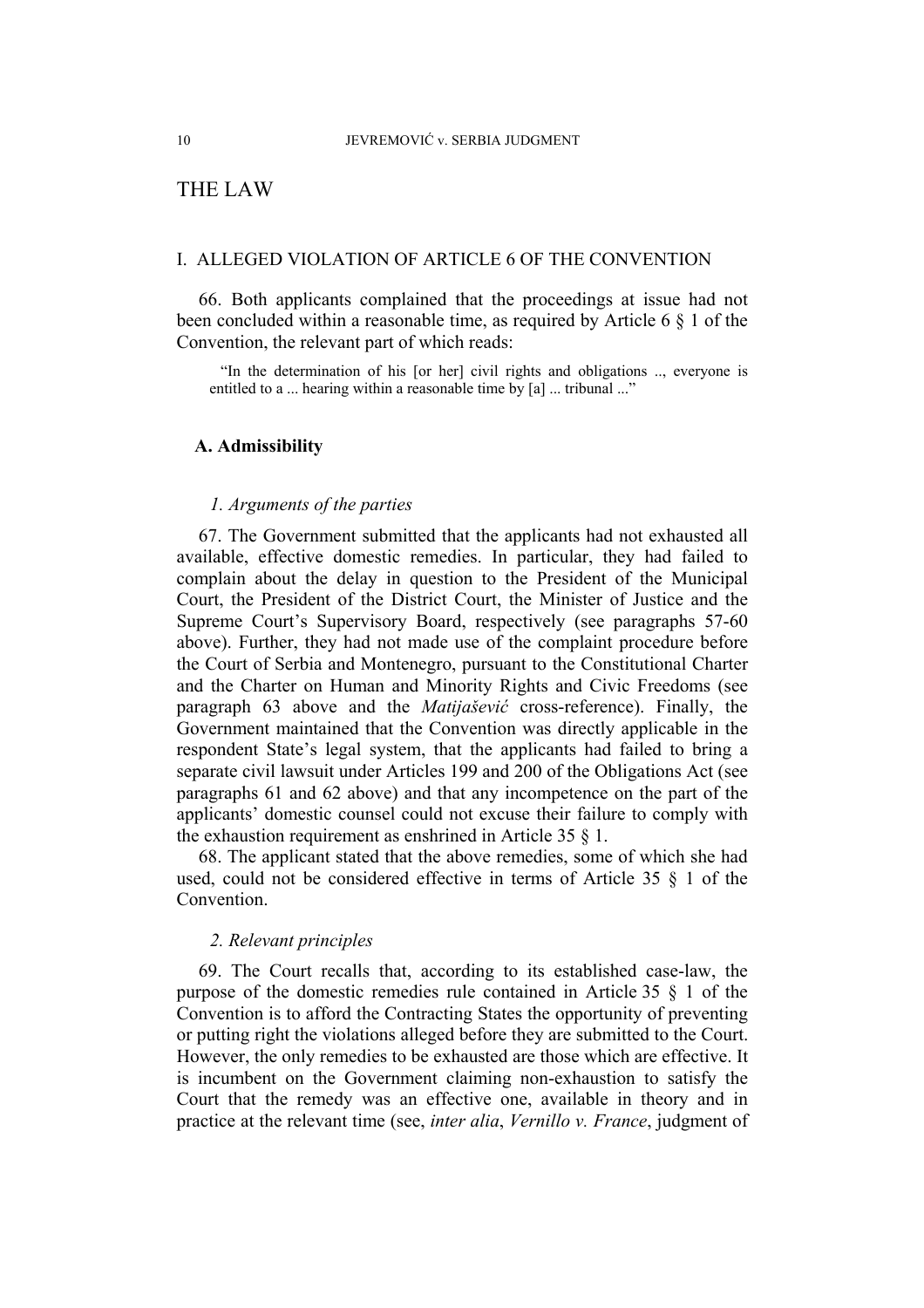20 February 1991, Series A no. 198, pp. 11–12, § 27, and *Dalia v. France*, judgment of 19 February 1998, *Reports of Judgements and Decisions* 1998- I, pp. 87-88, § 38). Once this burden of proof has been satisfied, it falls to the applicant to establish that the remedy advanced by the Government was in fact exhausted, or was for some reason inadequate and ineffective in the particular circumstances of the case, or that there existed special circumstances absolving him or her from this requirement (see *Dankevich v. Ukraine,* no. 40679/98, § 107, 29 April 2003).

70. The Court notes that the application of this rule must make due allowance for the context. Accordingly, it has recognised that Article 35 § 1 must be applied with some degree of flexibility and without excessive formalism (see, *Akdivar and Others v. Turkey,* judgment of 16 September 1996, *Reports* 1996-IV, p. 1211, § 69).

71. Finally, the Court reiterates that the decisive question in assessing the effectiveness of a remedy concerning a complaint about procedural delay is whether or not there is a possibility for the applicant to be provided with direct and speedy redress, rather than an indirect protection of the rights guaranteed under Article 6 (see, *mutatis mutandis*, *Scordino v. Italy (no. 1)* [GC], no. 36813/97, § 195, ECHR 2006, and *Sürmeli v. Germany* [GC], no. 75529/01, § 101, 8 June 2006). In particular, a remedy of this sort shall be "effective" if it can be used either to expedite the proceedings at issue or to provide the litigant with adequate redress for delays which have already occurred (see, *mutatis mutandis*, *Kudła v. Poland* [GC], no. 30210/96, §§ 157-159, ECHR 2000-XI, *Mifsud v. France* (dec.), [GC], no. 57220/00, § 17, ECHR 2002-VIII, and *Sürmeli v. Germany* [GC], cited above, § 99).

#### *3. The Court's assessment*

72. The Court considers that requests to the President of the Municipal Court, the President of the District Court, the Ministry of Justice and the Supreme Court's own Supervisory Board to speed up the proceedings at issue, as referred to by the Government, all represent hierarchical complaints or, in other words, no more than mere information submitted to a higher instance with full discretion to make use of its powers as it sees fit (see paragraphs 57-60 above). In addition, even if any of these proceedings had been instituted, they would have taken place exclusively between the supervisory instance in question and the judge/court concerned. The applicants themselves would not have been parties to such proceedings and would, at best, have only had the right to be informed of their outcome (see, *mutatis mutandis*, *Horvat v. Croatia*, no. 51585/99, § 47, ECHR 2001-VIII). None of these remedies can therefore be considered effective within the meaning of Article 35 § 1 of the Convention.

73. A separate claim for damages caused by procedural delay (see paragraphs 61 and 62 above) would also have been ineffective. Even assuming that the applicants could have obtained compensation for the past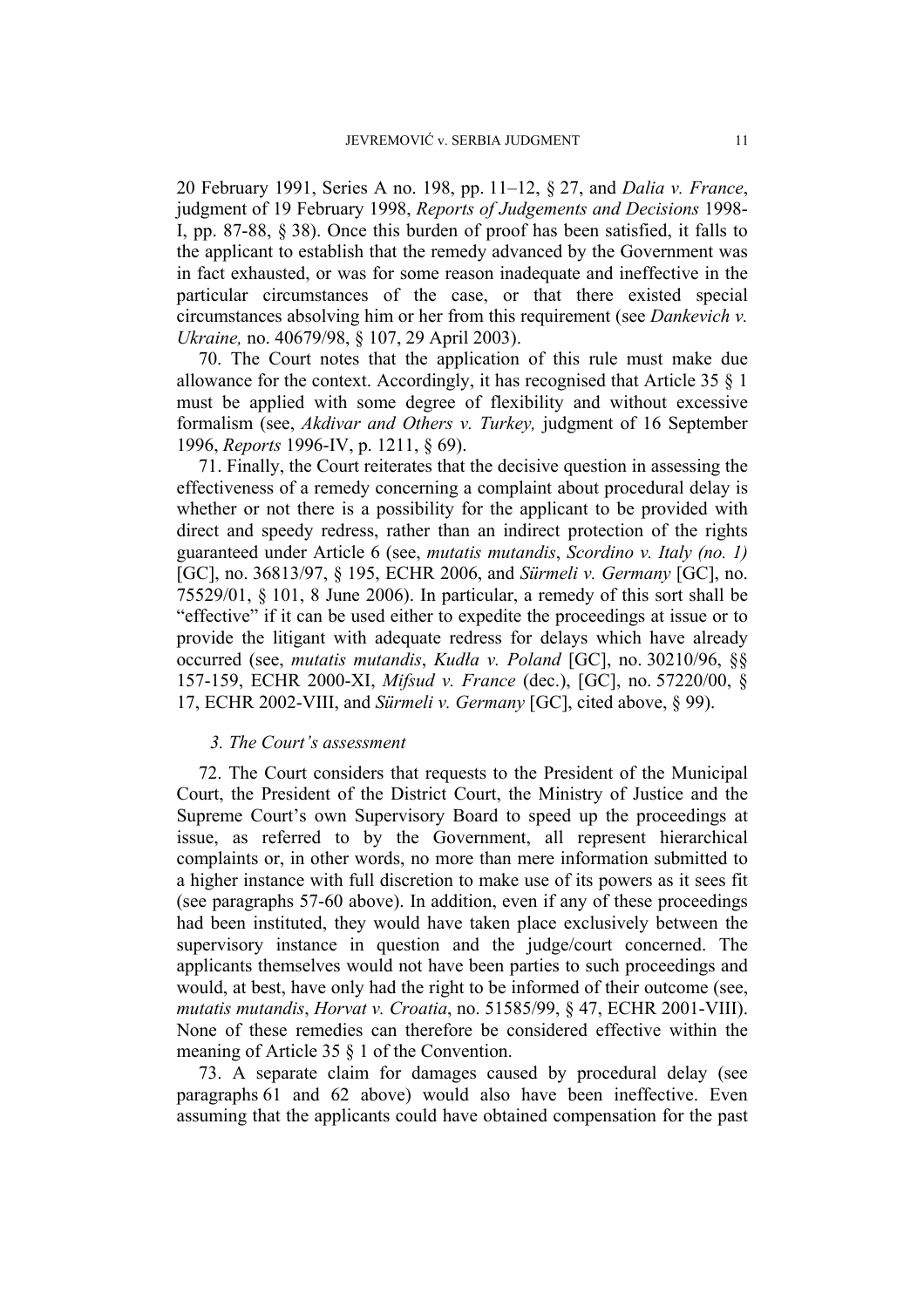delay, the Government have failed to show that such proceedings would have been speedier than any other "ordinary" civil suit which could have lasted for years and gone through several levels of jurisdiction (see, *mutatis mutandis*, *Merit v. Ukraine*, no. 66561/01, § 59, 30 March 2004, and *Scordino v. Italy (no. 1)*, cited above, § 195). Moreover and for the same reason, the said claim was also not capable of expediting the proceedings at issue.

74. As regards the Government's submission that the applicants should have filed a complaint with the Court of Serbia and Montenegro, the Court recalls that it has already held that this particular remedy was unavailable until 15 July 2005 and, further, that it remained ineffective until the break up of the State Union of Serbia and Montenegro (see *Matijašević v. Serbia*, cited above, §§ 34-37). The Court sees no reason to depart in the present case from this finding and concludes, therefore, that the applicants were not obliged to exhaust this particular avenue of redress.

75. Finally, concerning the general claim that the Convention was directly applicable in Serbia, the Court notes that the Government have failed to show that there was indeed a remedy of this sort, available both in theory and in practice, which could have either expedited the relevant proceedings or afforded compensation for the past delay (see paragraph 69 above).

76. In view of the above, the Court concludes that the applicants' complaints about the length of the proceedings in question cannot be declared inadmissible for non-exhaustion of domestic remedies under Article 35 § 1 of the Convention. Accordingly, the Government's objection in this respect must be dismissed. The Court also considers that these complaints are not manifestly ill-founded within the meaning of Article 35 § 3 of the Convention and finds no other ground to declare them inadmissible. The complaints must therefore be declared admissible.

#### **B. Merits**

## *1. Arguments of the parties*

77. The Government noted that the respondent State ratified the Convention on 3 March 2004 which is why the impugned proceedings have been within the Court's competence *ratione temporis* for a period of approximately three years only. Further, it was the Marriage and Family Relations Act 1980 rather than the Family Act 2005 which was applicable to these proceedings, meaning that the domestic judiciary had not breached any of the time-limits set forth in the latter (see paragraphs 45-47 above). The applicants' case was complex and sensitive and the domestic courts were both diligent and competent. It was also important to attempt to have the respondent's DNA tested even though he continually refused to submit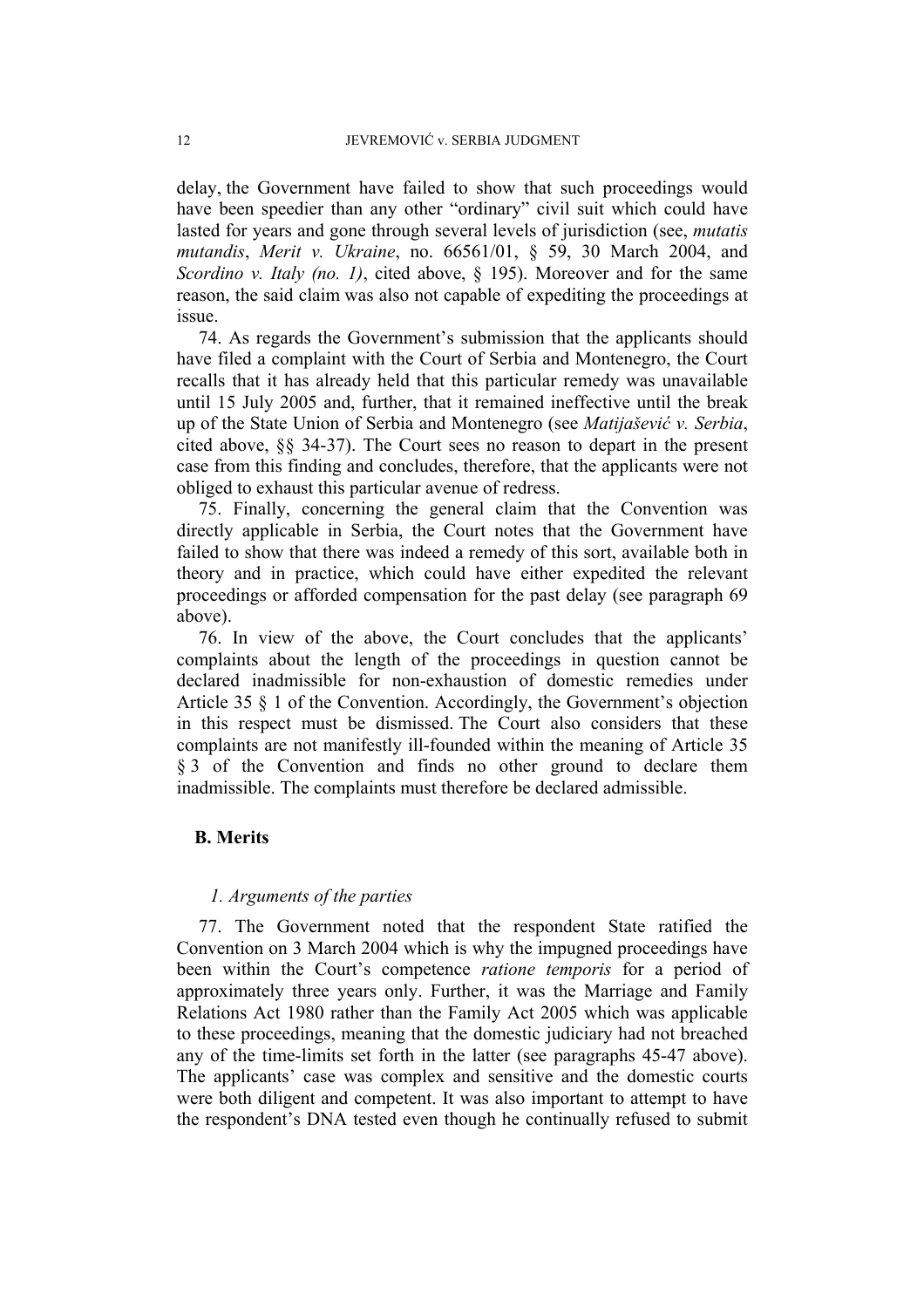to such a test and could not have been forcibly subjected to one under the relevant domestic legislation. Finally, the domestic judiciary made use of the available procedural tools at their disposal and complied with the reasonable time requirement contained in Article 6.

78. The applicants stated that the main reason for the procedural delay complained of was that the respondent could not have legally been forced to undergo a DNA test. Further, the trial judges either made deliberate errors in order to prolong the proceedings at issue or were simply unable to conduct them effectively. Finally, the paternity/child maintenance suit was simple and the applicants did not contribute to the delay at issue.

#### *2. Relevant principles*

79. The Court reiterates that the reasonableness of the length of proceedings must be assessed in the light of the circumstances of the case and having regard to the criteria laid down in the Court's case-law, in particular the complexity of the case, the conduct of the applicant and of the relevant authorities, as well as the importance of what is at stake for the applicant (see, among other authorities, *Mikulić v. Croatia*, no. 53176/99, § 38, ECHR 2002-I).

80. Further, according to the Court's established jurisprudence, a chronic backlog of cases is not a valid explanation for excessive delay, and the repeated re-examination of a single case following remittal may in itself disclose a serious deficiency in the respondent State's judicial system (see *Probstmeier v. Germany*, judgment of 1 July 1997, *Reports* 1997-IV, p. 1138, § 64, and *Pavlyulynets v. Ukraine*, no. 70767/01, § 51, 6 September 2005, respectively).

81. Finally, the Court notes that particular diligence is required in all cases concerning civil status and capacity (see *Bock v. Germany*, judgment of 29 March 1989, Series A no. 150, p. 23, § 49) and that this requirement is additionally reinforced in States where domestic law itself provides that certain kinds of cases must be resolved with particular urgency (see, in the employment context, *Borgese v. Italy*, judgment of 26 February 1992, Series A no. 228-B, § 18).

#### *3. Period to be taken into account*

82. The Court observes that the civil suit here at issue was brought on 9 June 1999 and that it is partly still pending at first instance (see paragraph 41 above). Since the respondent State ratified the Convention on 3 March 2004, it has thus been within the Court's competence *ratione temporis* for a period of more than three years and four months. Further, the Court recalls that, in order to determine the reasonableness of the delay complained of, regard must also be had to the state of the case on the date of ratification (see, *mutatis mutandis*, *Styranowski v. Poland*, judgment of 30 October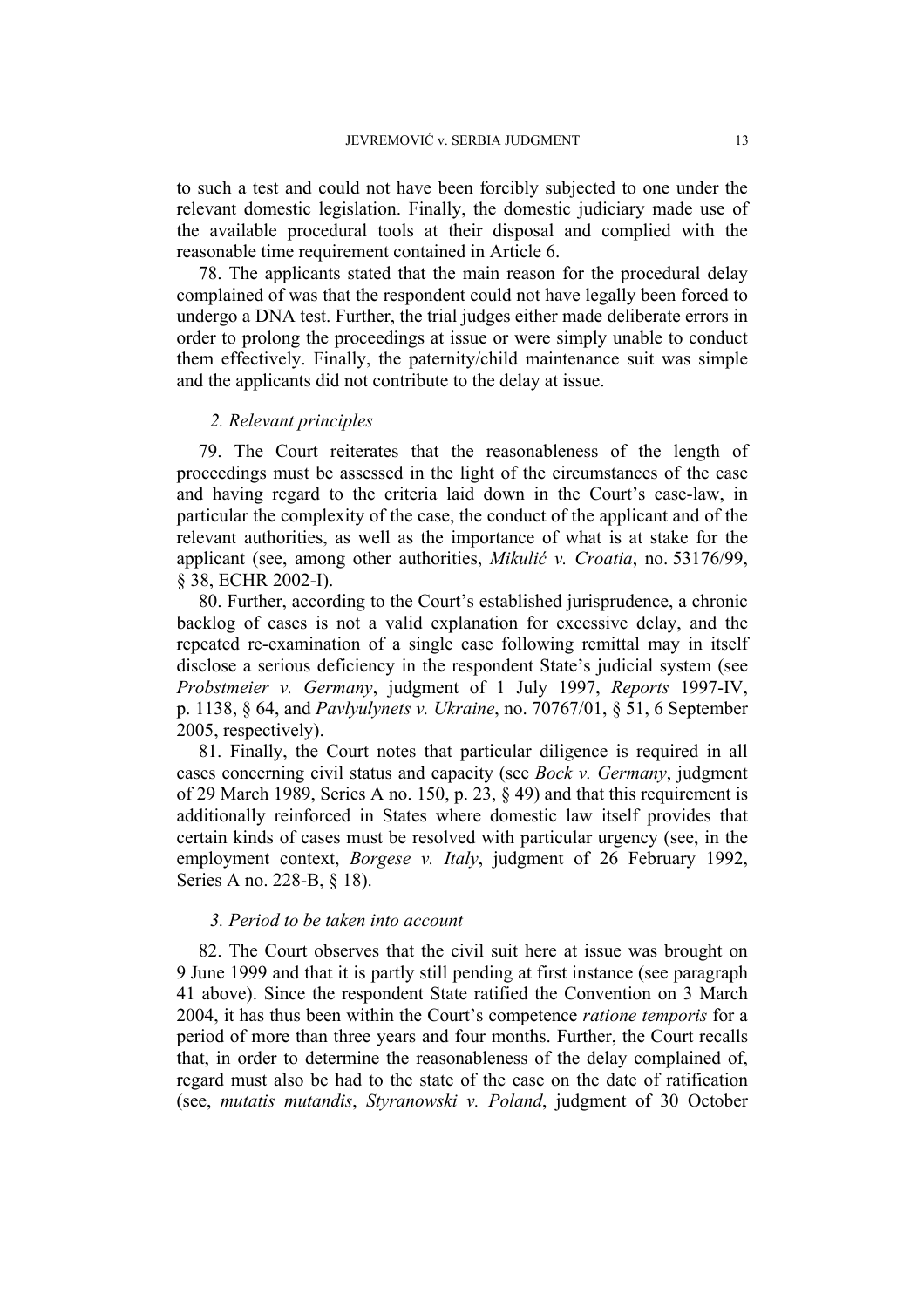1998, *Reports* 1998-VIII) and notes that on 3 March 2004 the proceedings in question had already been pending for more than four years and nine months.

#### *4. The Court's assessment*

83. The Court observes that, following the respondent State's ratification of the Convention, the Municipal Court rendered one judgment while the District Court and the Supreme Court combined issued three separate decisions.

84. There has, however, been at least one significant period of judicial inactivity, from 26 May 2004 to 15 October 2004 (see paragraphs 22 and 23 above; see also *Hefková v. Slovakia*, no. 57237/00, §§ 35 and 36, 31 May 2005). Further, two post-ratification DNA tests, just like numerous others before them, were adjourned because of the respondent's failure to appear, and the hearing scheduled for 24 February 2005 was cancelled by the Municipal Court apparently without any reasons having been given (see paragraphs 31, 32 and 24 above, respectively). Finally, the applicants' conduct had not contributed to the procedural delay complained of, except, perhaps, only in respect of the adjournment of the hearing scheduled for 12 May 2006 (see paragraphs 33 and 34 above).

85. Concerning the Government's contention that the progress of the case was impeded due to the respondent's refusal to be subjected to a DNA test, the Court notes that the Serbian judicial authorities were free to apply the relevant rules on the burden of proof, draw inferences, as well as reach conclusions based on the fact that a party to the proceedings had been obstructing the establishment of the relevant facts (see paragraphs 102-105 below, as well as paragraphs 50-56 above) but that, despite so doing on three prior occasions, they could not definitely resolve the paternity issue until 9 May 2007 (see paragraph 41 above). In any event, the remainder of the child maintenance claim is still pending at first instance and it is for Contracting States to organise their judicial systems in such a way that their courts can guarantee everyone's right to obtain a determination of their civil rights and obligations "within a reasonable time", in accordance with Article 6 § 1 of the Convention (see, among other authorities, *G.H. v. Austria*, no. 31266/96, § 20, 3 October 2000).

86. Having regard to the criteria laid down in its jurisprudence (see paragraphs 79-81 above) and the relevant facts of the present case, including its complexity and status on the date of ratification (see paragraph 82 above), as well as the conduct of parties and of the authorities, the Court considers that the length of the proceedings complained of has failed to satisfy the reasonable time requirement. There has, accordingly, been a violation of Article 6 § 1 of the Convention.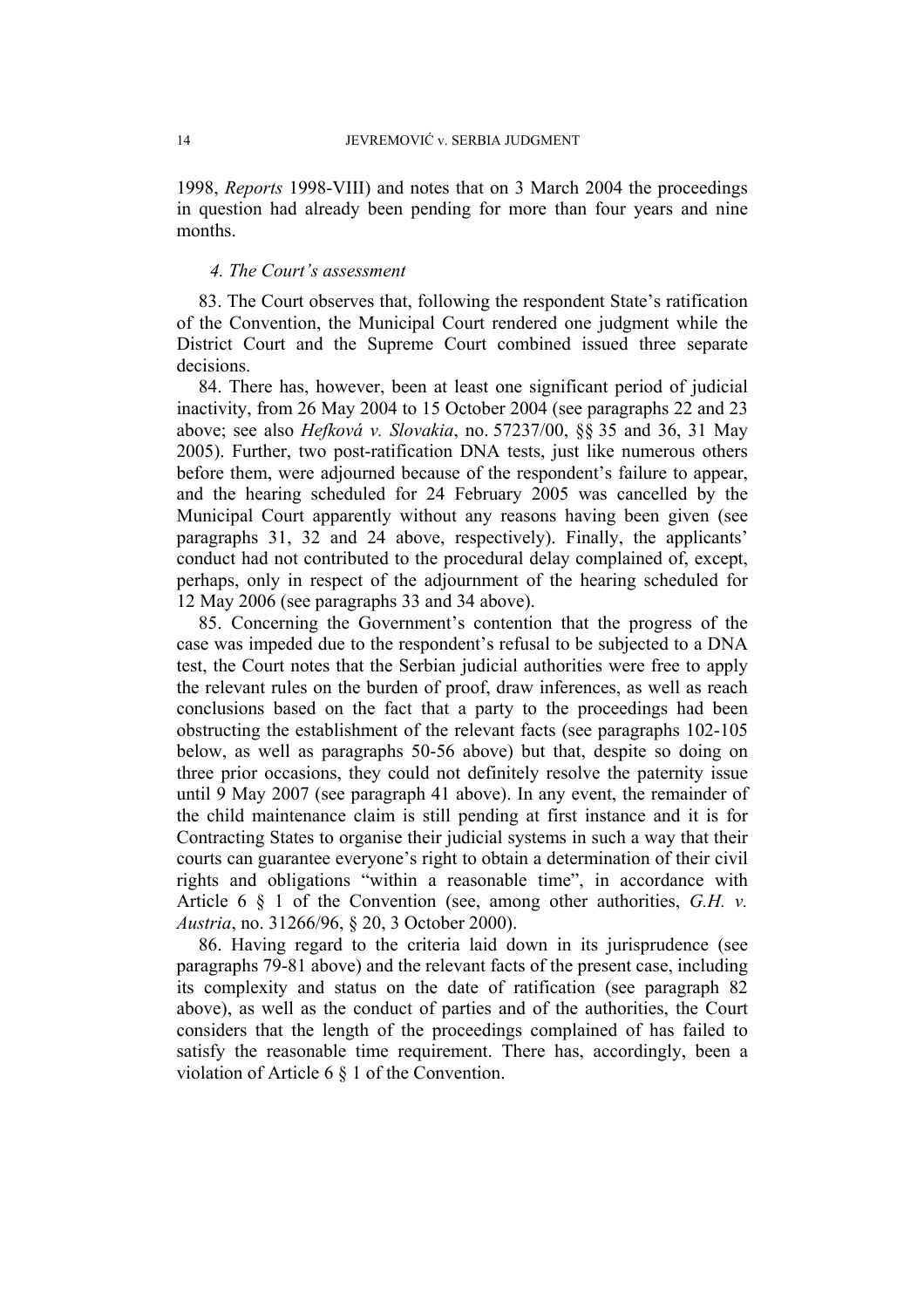# II. ALLEGED VIOLATION OF ARTICLE 8 OF THE CONVENTION

87. Under Article 8 of the Convention, the first applicant alone complained that: i) the length of the impugned proceedings had left her in a state of prolonged uncertainty as regards her personal identity, and ii) throughout this time she was deprived of any maintenance by her biological father, despite her indigence.

Article 8 of the Convention, insofar as relevant, reads as follows:

"1. Everyone has the right to respect for his [or her] private and family life ...

2. There shall be no interference by a public authority with the exercise of this right except such as is in accordance with the law and is necessary in a democratic society ... for the protection of health or morals, or for the protection of the rights and freedoms of others."

## **A. Admissibility**

88. The Government and the first applicant both relied on the arguments already summarised at paragraphs 67 and 68 above.

89. In addition, the Government implied that the first applicant could have filed an appeal on a point of law (*revizija*) against the second instance judgment rendered by the District Court.

90. The first applicant made no additional comments.

91. The Court notes that an appeal on points of law could not have expedited the proceedings which had already been concluded before the lower courts or have provided the first applicant with the financial compensation for the procedural delay complained of (see paragraph 53 above). It was therefore not a remedy that had to be exhausted in terms of Article 35 § 1 of the Convention.

92. As regards other admissibility arguments, already described at paragraphs 67 and 68 above, the Court has considered them, but again comes to the same conclusion as described at paragraphs 72-76 above.

93. The Court finds therefore that the first applicant's complaints under Article 8 are not manifestly ill-founded within the meaning of Article 35 § 3 of the Convention. It further finds that they are not inadmissible on any other grounds. They must therefore be declared admissible.

#### **B. Merits**

# *1. Arguments of the parties*

94. The Government and the first applicant both relied on the arguments already outlined at paragraphs 77 and 78 above.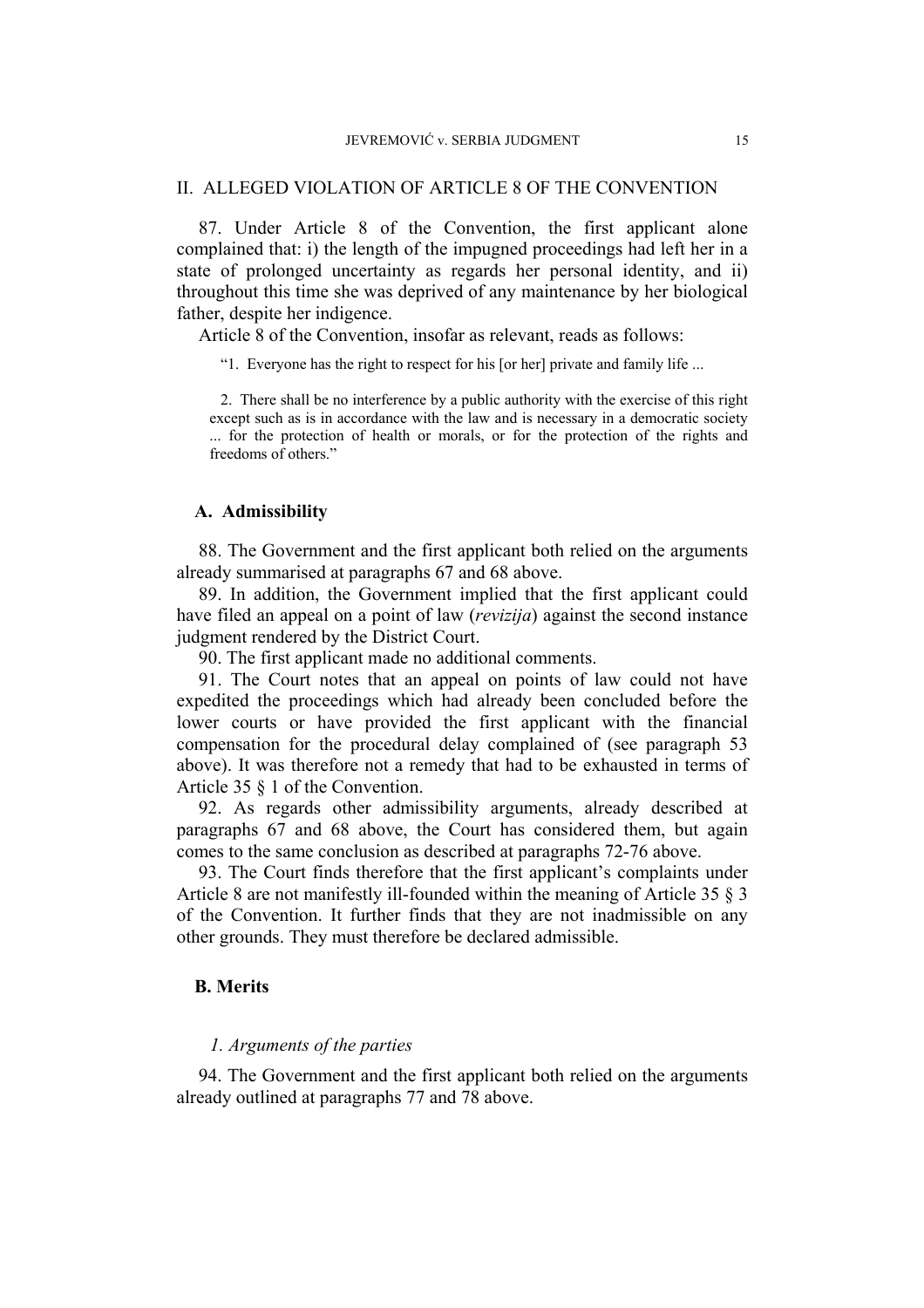95. In addition, the Government stated that the length of the impugned proceedings had clearly had an influence on the first applicant's life but added that the domestic courts had to be thorough given the significance of the issues involved. The Serbian judiciary was diligent and proactive despite the fact that it could not have forcibly subjected the respondent to a DNA test. Finally, the Government announced that the relevant legislation in this respect was about to be amended.

96. The first applicant stated that she had been diagnosed with asthma in 2000, "an illness generally known to be caused by indigence and in her case brought about by the lack of maintenance during the procedural delay complained of" (see paragraphs 30, 42 and 43 above). The first applicant further noted that she has been forced to endure adverse media reports throughout these proceedings.

# *2. Relevant principles*

97. Private life, in the Court's view, "includes a person's physical and psychological integrity" (see *Botta v. Italy*, judgment of 24 February 1998, *Reports* 1998-I, § 32). Further, paternity proceedings which are intended to determine an applicant's relationship with her biological father clearly fall within the ambit of Article 8, there being a "direct link between the establishment of paternity and the applicant's private life" (see *Mikulić v. Croatia*, cited above, § 55).

98. The Court also recalls that, while the essential object of Article 8 is to protect the individual against arbitrary interference by the public authorities, it does not merely compel the State to abstain from such interference: in addition to this negative undertaking, there may be positive obligations inherent in the effective respect for private or family life. These obligations may involve the adoption of measures designed to secure respect for private life even in the sphere of the relations of individuals between themselves (see *X and Y v. the Netherlands*, judgment of 26 March 1985, Series A no. 91, p. 11, § 23, and the aforementioned *Botta v. Italy* judgment, p. 422, § 33).

99. Finally, the Court reiterates that the boundaries between the State's positive and negative obligations under Article 8 do not lend themselves to precise definition, but that the applicable principles are similar. In determining whether or not such an obligation exists, regard must be had to the fair balance which has to be struck between the general interest and the interests of the individual. In both contexts the State enjoys a certain margin of appreciation (see, for instance, *Mikulić v. Croatia*, cited above, § 58, and *M.B. v. the United Kingdom*, no. 22920/93, Commission decision of 6 April 1994, Decisions and Reports 77-A, p. 116).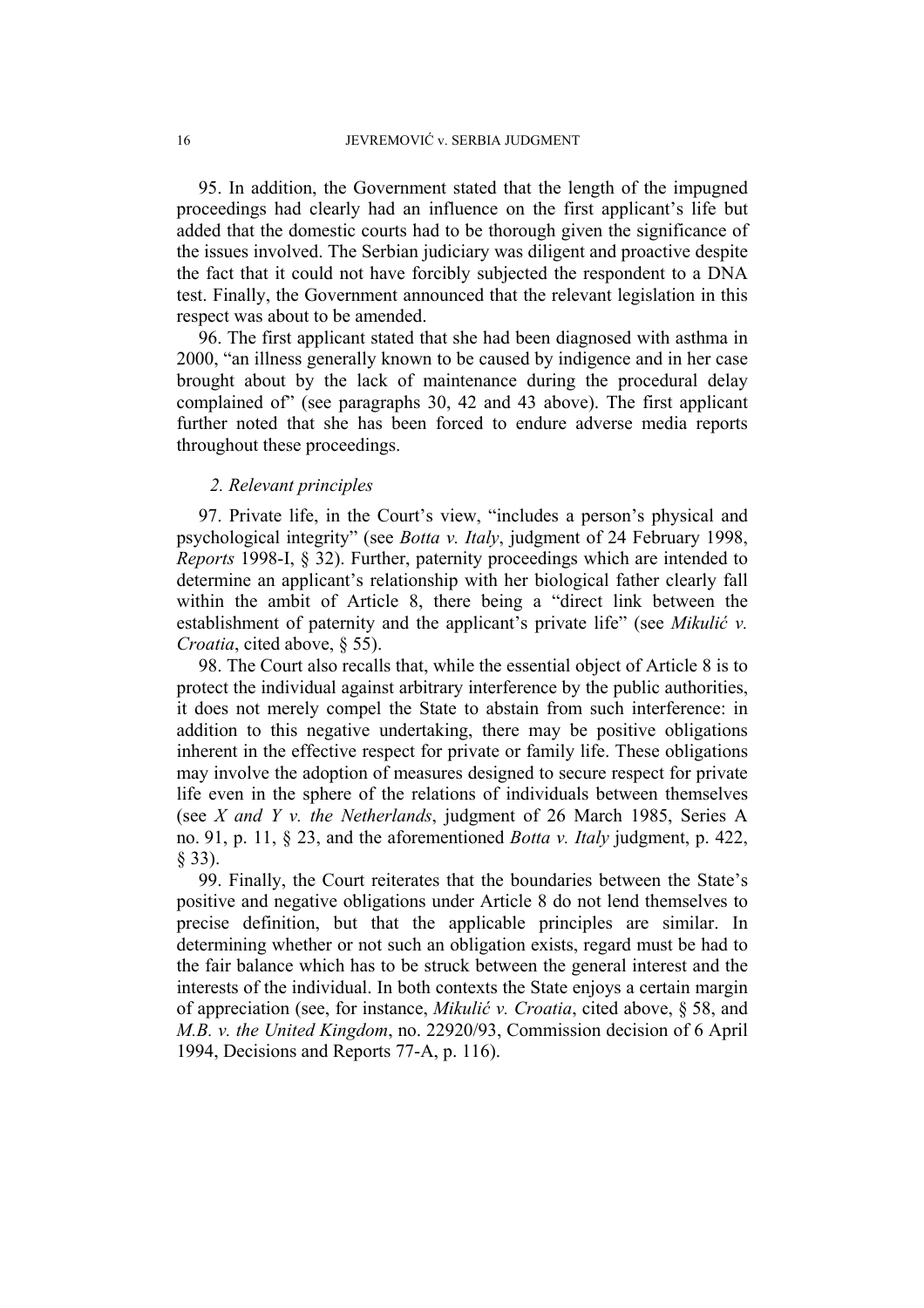#### *3. The Court's assessment*

#### **a) As regards the uncertainty concerning the first applicant's identity**

100. The Court recalls that it is not its task to substitute itself for the competent Serbian authorities in determining the most appropriate method for the establishment of paternity through a domestic judicial process, but rather to review under the Convention the decisions which those authorities have taken in the exercise of their powers of appreciation (see, for instance, *Mikulić v. Croatia*, cited above, § 59).

101. The Court therefore notes that, given the particular circumstances of the present case, the only avenue by which the first applicant could have established whether or not the respondent was her biological father was through a civil suit.

102. Further, no measures existed under domestic law to compel the respondent to comply with the Municipal Court's order that a DNA test be carried out, nor was there any direct provision governing the consequences of such non-compliance.

103. Serbian judicial authorities, however, could have ruled according to their own discretion, following the assessment of the evidence presented, and have taken into account the fact that a party to the proceedings had been obstructing the establishment of the relevant facts (see paragraphs 85 and 50-56 above, respectively).

104. Indeed, on three separate occasions the Municipal Court actually did so. It concluded that the respondent was the first applicant's biological father and based this conclusion, *inter alia*, on the fact that he had repeatedly refused to be subjected to a DNA test, by way of negative inference.

105. Finally, on 9 May 2007, more than three years and two months following Serbia's ratification of the Convention, the Supreme Court itself accepted this reasoning and confirmed the respondent's paternity at the highest instance (see paragraph 41 above).

106. In the Court's opinion, persons in the first applicant's situation clearly have a vital interest, protected by the Convention, in receiving the information necessary to uncover the truth about an important aspect of their identity. At the same time, it must be borne in mind that the protection of third persons may preclude their being compelled to make themselves available for medical testing of any kind (see *Mikulić v. Croatia*, cited above, § 64).

107. States parties to the Convention have different solutions to the problem which arises when a putative father refuses to comply with court orders to submit to tests which are necessary to establish the facts. In some States the courts may fine or imprison the person in question. In others, non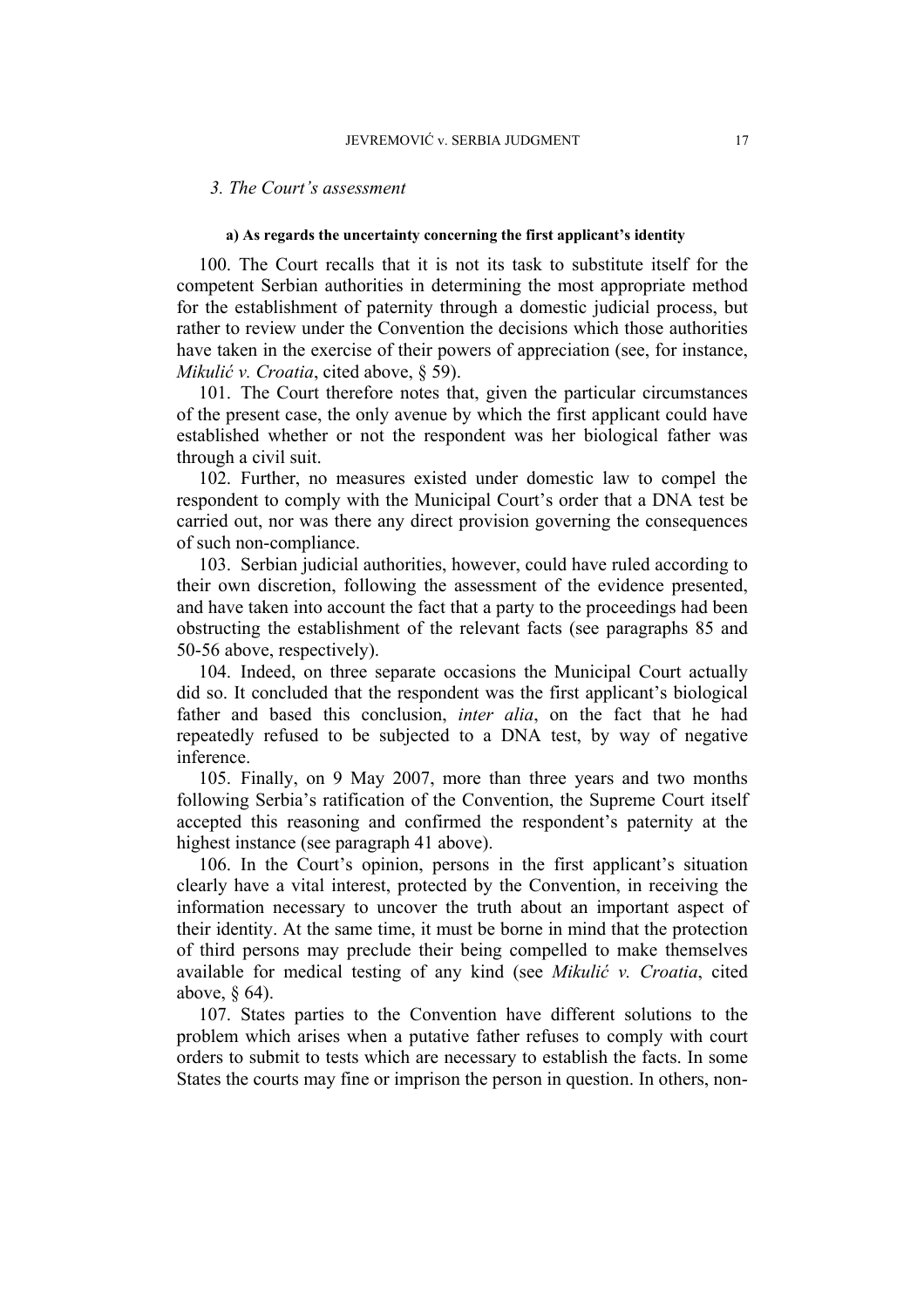compliance with a court order may create a presumption of paternity or constitute contempt of court, which may entail criminal prosecution (ibid.).

108. A system like the Serbian one, therefore, which has no means of compelling the purported father to comply with a court order for a DNA test to be carried out, can, in principle, be considered to be compatible with the obligations deriving from Article 8, taking into account the State's margin of appreciation. The Court considers, however, that under such a system the interests of the individual seeking the establishment of paternity must be secured when paternity cannot be established by means of a DNA test. The lack of any procedural measure to compel the supposed father to comply with the court order is only in conformity with the principle of proportionality if it provides alternative means enabling an independent authority to determine the paternity *speedily* (ibid.).

109. Furthermore, in ruling on an application to have one's paternity established, the courts are required to have special regard to the best interests of the child at issue.

110. The Court finds therefore that the proceedings in the present case did not strike a fair balance between the right of the applicant to have her uncertainty as to her identity eliminated without unnecessary delay (see paragraphs 85 and 102-105 above) and that of her purported father not to undergo a DNA test, and considers that the protection of the interests involved was not proportionate.

111. Accordingly, the length of the impugned paternity proceedings, which ended by 9 May 2007, had left the first applicant in a state of prolonged uncertainty concerning her identity. The Serbian authorities have thus failed to secure to the first applicant the "respect" for her private life to which she was entitled. There has, consequently, been a violation of Article 8 of the Convention.

#### **b) As regards the lack of maintenance afforded to the first applicant**

112. Since it stems from the facts already considered under Articles 6 and 8 of the Convention, that is, essentially, the length of the impugned proceedings and having regard to its findings under those provisions, the Court does not find it necessary to examine this complaint as a separate issue under Article 8.

### III. ALLEGED VIOLATION OF ARTICLE 13 OF THE CONVENTION

113. Both applicants also complained under Article 13 about having had no effective domestic remedy at their disposal in order to have the impugned proceedings expedited. Furthermore, the first applicant alone complained that the domestic legal system did not provide for any measure that would oblige defendants in paternity disputes to comply with a court order for a DNA test to be carried out.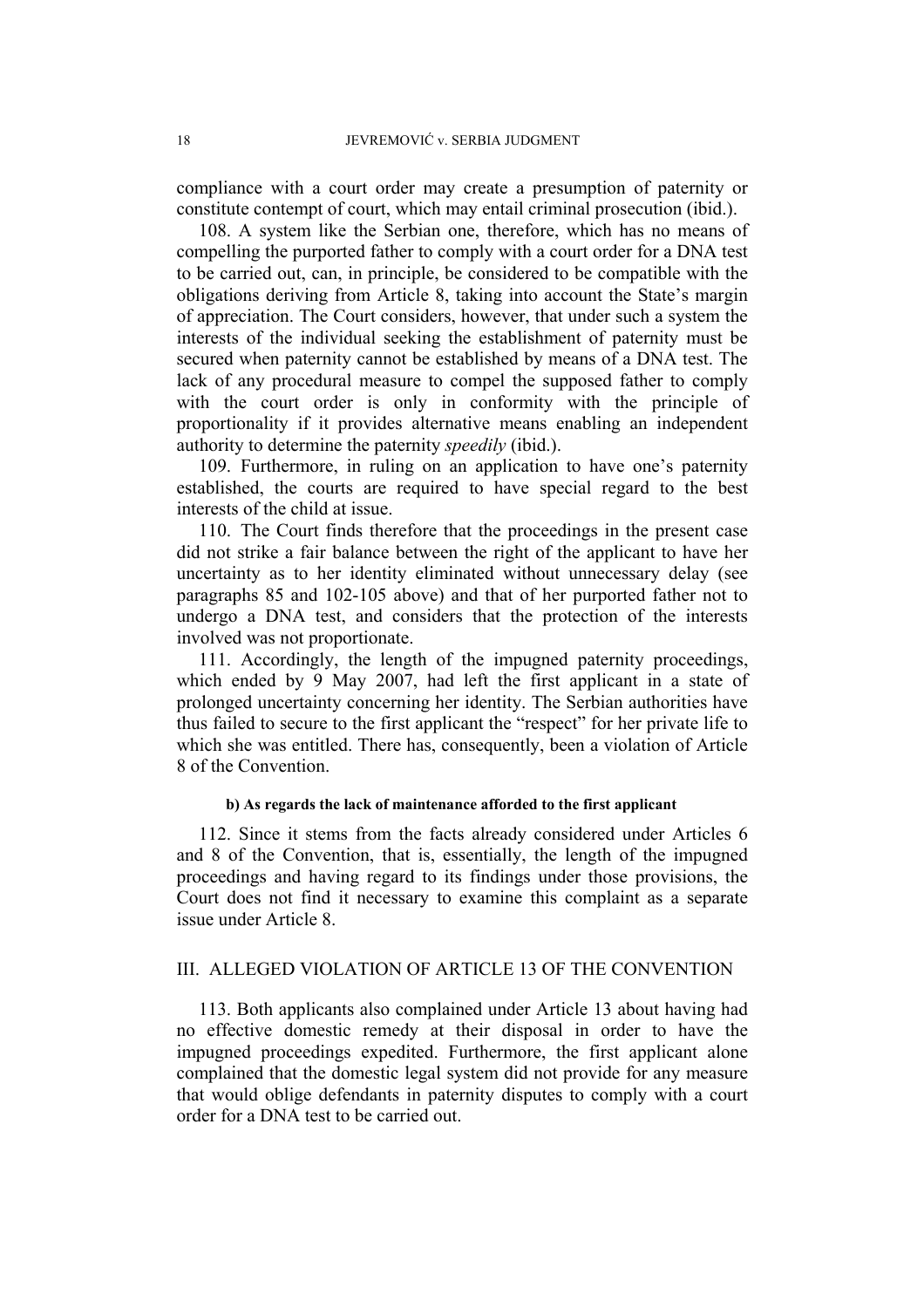Article 13 of the Convention provides as follows:

"Everyone whose rights and freedoms as set forth in [the] Convention are violated shall have an effective remedy before a national authority notwithstanding that the violation has been committed by persons acting in an official capacity."

#### **A. Admissibility**

114. The Court notes that these complaints raise issues of fact and law under the Convention, the determination of which requires an examination of the merits. It also considers that these complaints are not manifestly illfounded within the meaning of Article 35 § 3 of the Convention and that they cannot be declared inadmissible on any other grounds. The complaints must therefore be declared admissible.

### **B. Merits**

## *1. As regards the absence of an effective remedy for length*

#### **a) Arguments of the parties**

115. The Government maintained that there has been no violation of Article 13. It further added that given the date of introduction of the application in the present case, as well as the content of its own reservation under Article 13, withdrawn on 15 July 2005, the respondent Sate "could not be responsible for the possible non-compliance of its legislation with the provisions of Article 13" (see paragraphs 64 and 65 above).

116. The applicants reaffirmed their complaints made under Article 13.

#### **b) Relevant principles**

117. The Court notes that Article 13 guarantees an effective remedy before a national authority for an alleged breach of all rights and freedoms guaranteed by the Convention, including the right to a hearing within a reasonable time under Articles 6 § 1 (see, *inter alia*, *Kudła v. Poland*, cited above, § 156).

118. It recalls, further, that a remedy concerning length is "effective" if it can be used either to expedite the proceedings before the courts dealing with the case, or to provide the litigant with adequate redress for delays which have already occurred (see *Sürmeli v. Germany* [GC], cited above, § 99).

119. Finally, the Court emphasises that the best solution in absolute terms is indisputably, as in many spheres, prevention. Where the judicial system is deficient with regard to the reasonable-time requirement in Article 6 § 1 of the Convention, a remedy designed to expedite the proceedings in order to prevent them from becoming excessively lengthy is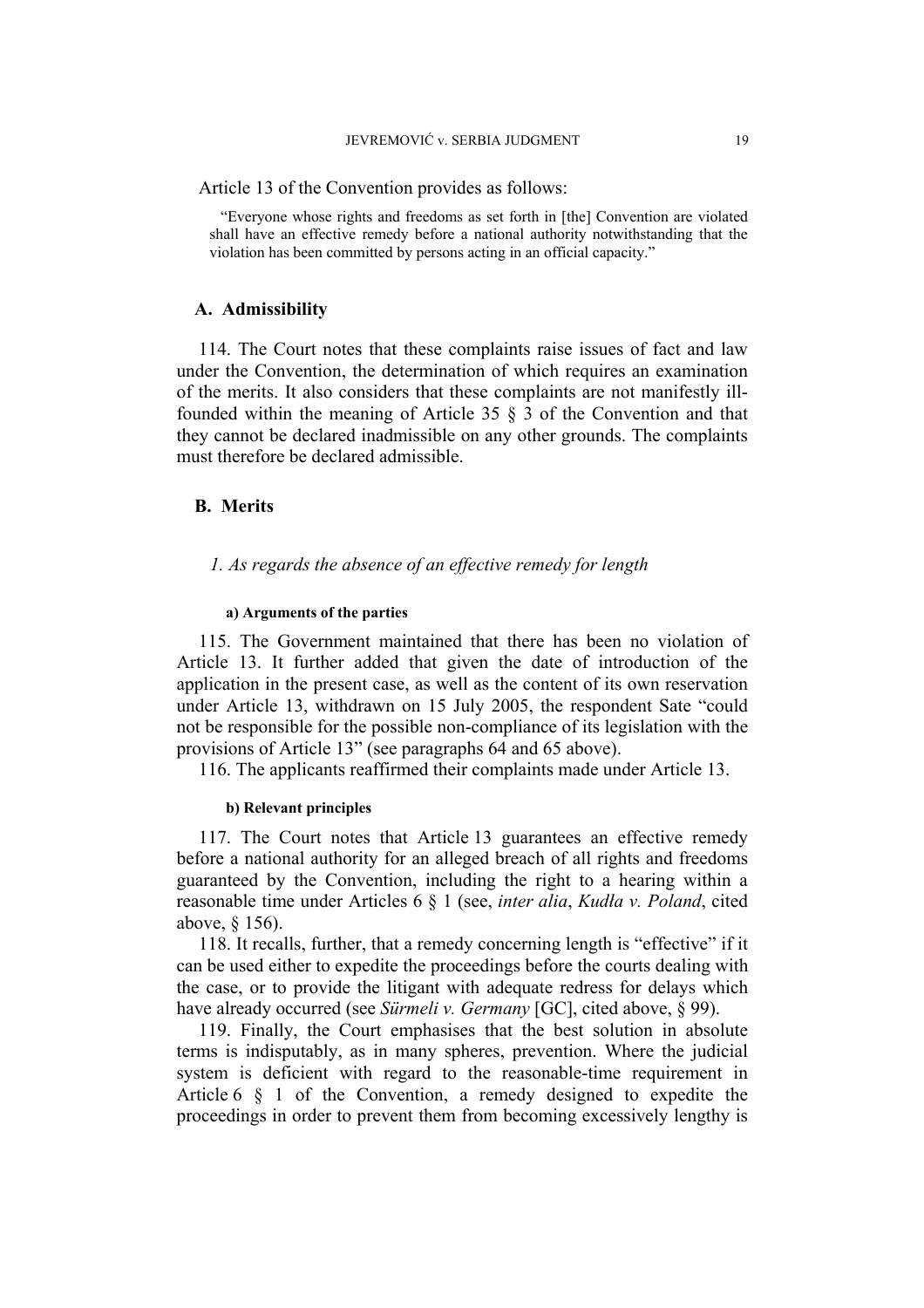the most effective solution. Such a remedy offers an undeniable advantage over a remedy affording only compensation, since it also prevents a finding of successive violations in respect of the same set of proceedings and does not merely repair the breach *a posteriori*, as does a compensatory remedy. Some States have fully understood the situation by choosing to combine the two types of remedy, one designed to expedite the proceedings and the other to afford compensation (see *Scordino*, cited above, §§ 183 and 186, *Cocchiarella v. Italy* [GC], no. 64886/01, §§ 74 and 77 ECHR 2006, and *Sürmeli v. Germany* [GC], cited above, §100).

#### **c) The Court's assessment**

120. The Court notes that the Government have already suggested in their preliminary objection that there were remedies available for the applicants' complaints about length made under Article 6  $\S$  1 and that, in so far as they rely on the same reasoning by way of their response to the Article 13 complaint, their arguments must, just like their objection, be rejected on the grounds described at paragraphs 72-76 above.

121. Further, as regards the Government's argument concerning their reservation made and then withdrawn under Article 13 of the Convention, the Court notes that the reservation concerned the Court of Serbia and Montenegro only, rather than the overall state of Serbian legislation in terms of its compliance with the requirements of Article 13 (see paragraphs 64 and 65 above). The Court thus again comes to the same conclusion as explained at paragraph 74 above.

122. The Court considers, therefore, that there has been a violation of Article 13 taken together with Article 6 § 1 of the Convention on account of the lack of an effective remedy under domestic law for the applicants' complaint concerning the length of their civil case.

# *2. As regards the absence of measures which would oblige a respondent in a paternity suit to submit to a DNA test*

123. Since the Court has already taken this aspect into account in its considerations under Article 8 of the Convention and having regard to its findings under this provision (see paragraphs 100-111 above), it does not find it necessary to examine the same issue under Article 13 (see *Mikulić v. Croatia*, cited above, § 73).

# IV. ALLEGED VIOLATION OF ARTICLE 14 OF THE CONVENTION

124. Finally, both applicants complained about being discriminated against by the domestic courts based on the fact that the respondent was a celebrity, a very well-known and popular public figure with material resources and political connections.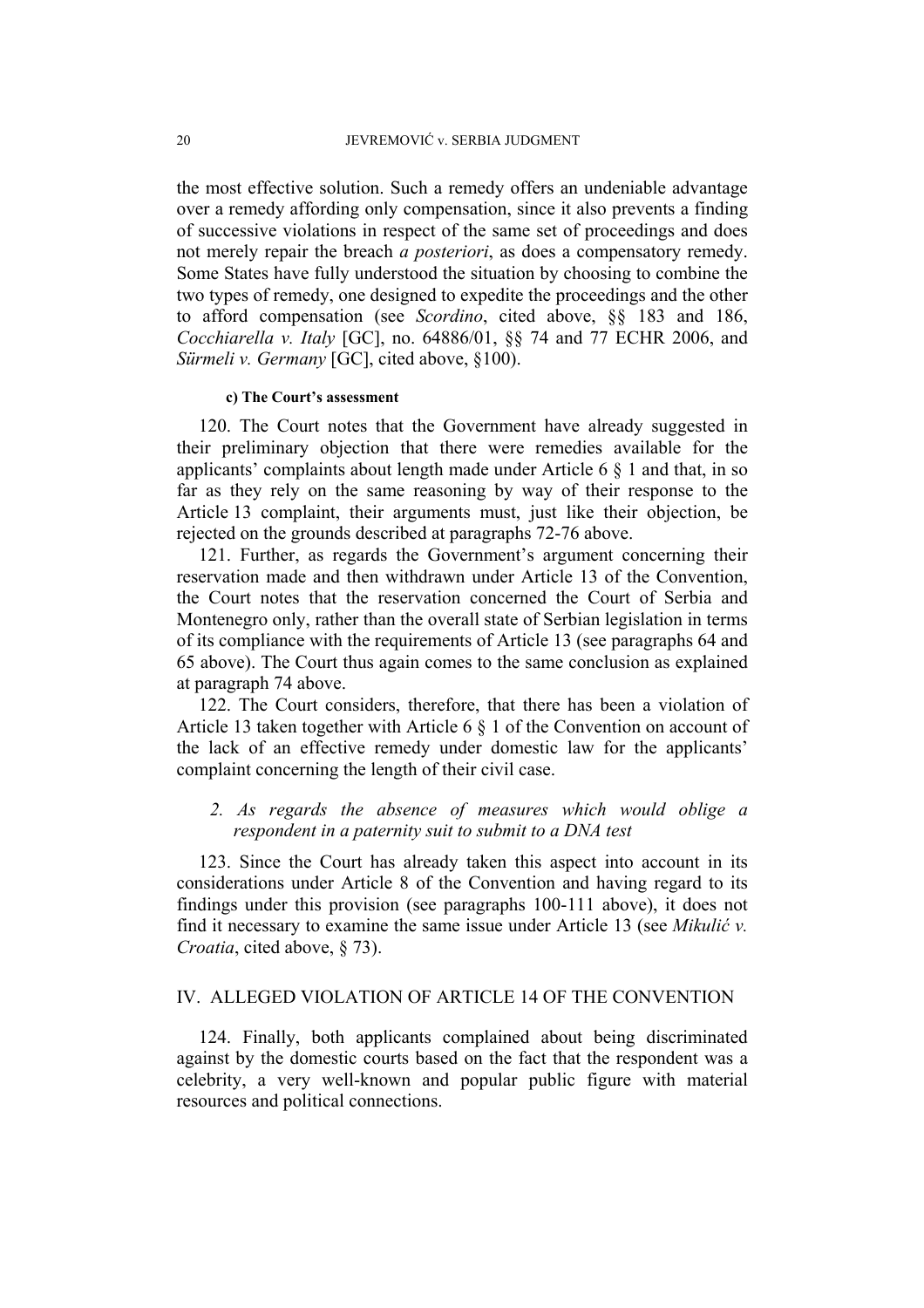Article 14 of the Convention reads as follows:

"The enjoyment of the rights and freedoms set forth in [the] Convention shall be secured without discrimination on any ground such as sex, race, colour, language, religion, political or other opinion, national or social origin, association with a national minority, property, birth or other status."

125. The Government contested the applicants' submissions.

126. Both parties referred to numerous newspaper articles in the Serbian press dealing with the respondent's personal circumstances as well as the impugned proceedings.

127. In view of the facts of the instant case, however, the Court finds that the available evidence is insufficient for it to conclude that the applicants had indeed been discriminated against on the grounds of their social status. It follows that this complaint is manifestly ill-founded and must be rejected in accordance with Article 35 §§ 3 and 4 of the Convention.

## V. APPLICATION OF ARTICLE 41 OF THE CONVENTION

128. Article 41 of the Convention provides:

"If the Court finds that there has been a violation of the Convention or the Protocols thereto, and if the internal law of the High Contracting Party concerned allows only partial reparation to be made, the Court shall, if necessary, afford just satisfaction to the injured party."

#### **A. Damage**

129. The first applicant claimed EUR 30,000 for the pecuniary loss suffered. She alleged, in particular, that in 2000 she had been diagnosed with asthma, "an illness generally known to be caused by indigence and in her case brought about by the lack of maintenance during the procedural delay complained of". The first applicant claimed another EUR 40,000 for her mental anguish.

130. The second applicant claimed EUR 20,000 for the pecuniary damage suffered as a result of the loss of business opportunities caused by the first applicant's purported biological father, as well as another EUR 10,000 for her own mental anguish.

131. The Government contested these claims. They added, however, that should the Court find a violation of the Convention any financial compensation awarded should be consistent with the amounts granted in similar cases.

132. The Court considers that both applicants suffered damage of a nonpecuniary nature due to the length of the proceedings in question as well as the absence of an effective domestic remedy. Further, the Court has found that the first applicant alone was also a victim of a violation of Article 8,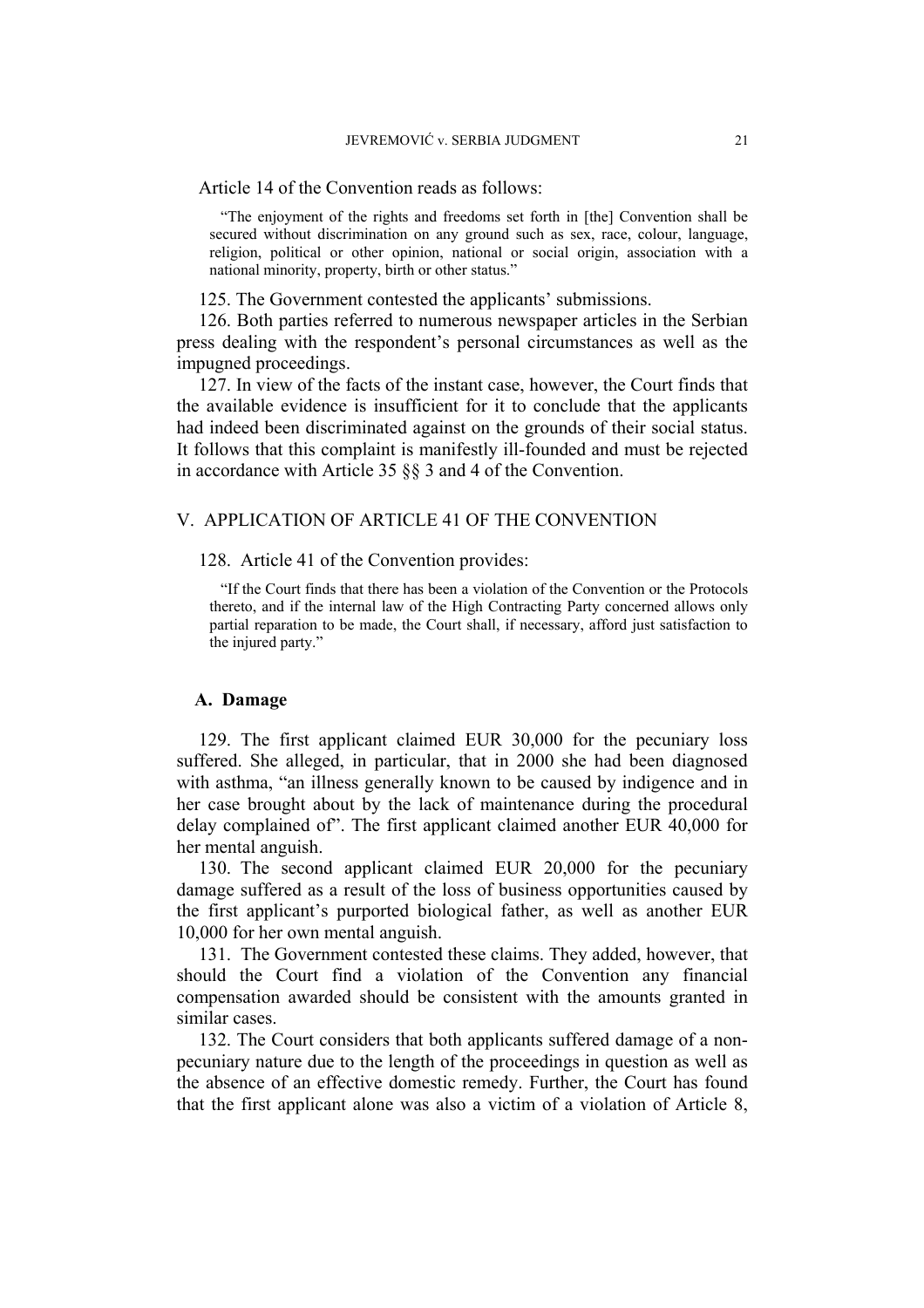this aspect of the case being intimately related to the State's failure to comply with its positive obligations under the Convention (see, also, *Mikulić v. Croatia*, cited above, § 77).

133. The Court concludes therefore that the applicants have sustained non-pecuniary damage which cannot be sufficiently compensated by the finding of a violation of the Convention alone. Making an assessment on an equitable basis, as required by Article 41, the Court awards the first applicant EUR 5,000 and the second applicant EUR 1,000 under this head, plus any tax that may be chargeable on those amounts.

134. As regards the pecuniary damage and to the extent that it has been specified, the Court finds that the applicants have failed to show that there was a causal link between the violations found and the pecuniary harm allegedly suffered. In particular, there is no evidence that the first applicant's asthma was indeed indirectly caused by the procedural delay in question or that the second applicant's lack of career opportunities can be attributed to the Serbian authorities. The Court therefore makes no award in this respect.

135. Finally, the Court points out that, under Article 46 of the Convention, the High Contracting Parties undertook to abide by the final judgments of the Court in any case to which they were parties, execution being supervised by the Committee of Ministers. It follows, *inter alia*, that a judgment in which the Court finds a breach imposes on the respondent State a legal obligation not just to pay those concerned the sums awarded by way of just satisfaction, but also to choose, subject to supervision by the Committee of Ministers, the general and/or, if appropriate, individual measures to be adopted in their domestic legal order to put an end to the violation found by the Court and to redress, in so far as possible, the effects thereof (see *Scozzari and Giunta v. Italy* [GC], nos. 39221/98 and 41963/98, § 249, ECHR 2000-VIII). The Government should therefore, with particular diligence and by appropriate means, bring to a conclusion the remainder of the ongoing child maintenance dispute (see, *mutatis mutandis*, *Mužević v. Croatia*, no. 39299/02, § 91, 16 November 2006).

# **B. Costs and expenses**

136. The applicants did not seek reimbursement of their costs and expenses. Accordingly, the Court considers that no award should be made under this head.

# **C. Default interest**

137. The Court considers it appropriate that the default interest should be based on the marginal lending rate of the European Central Bank, to which should be added three percentage points.